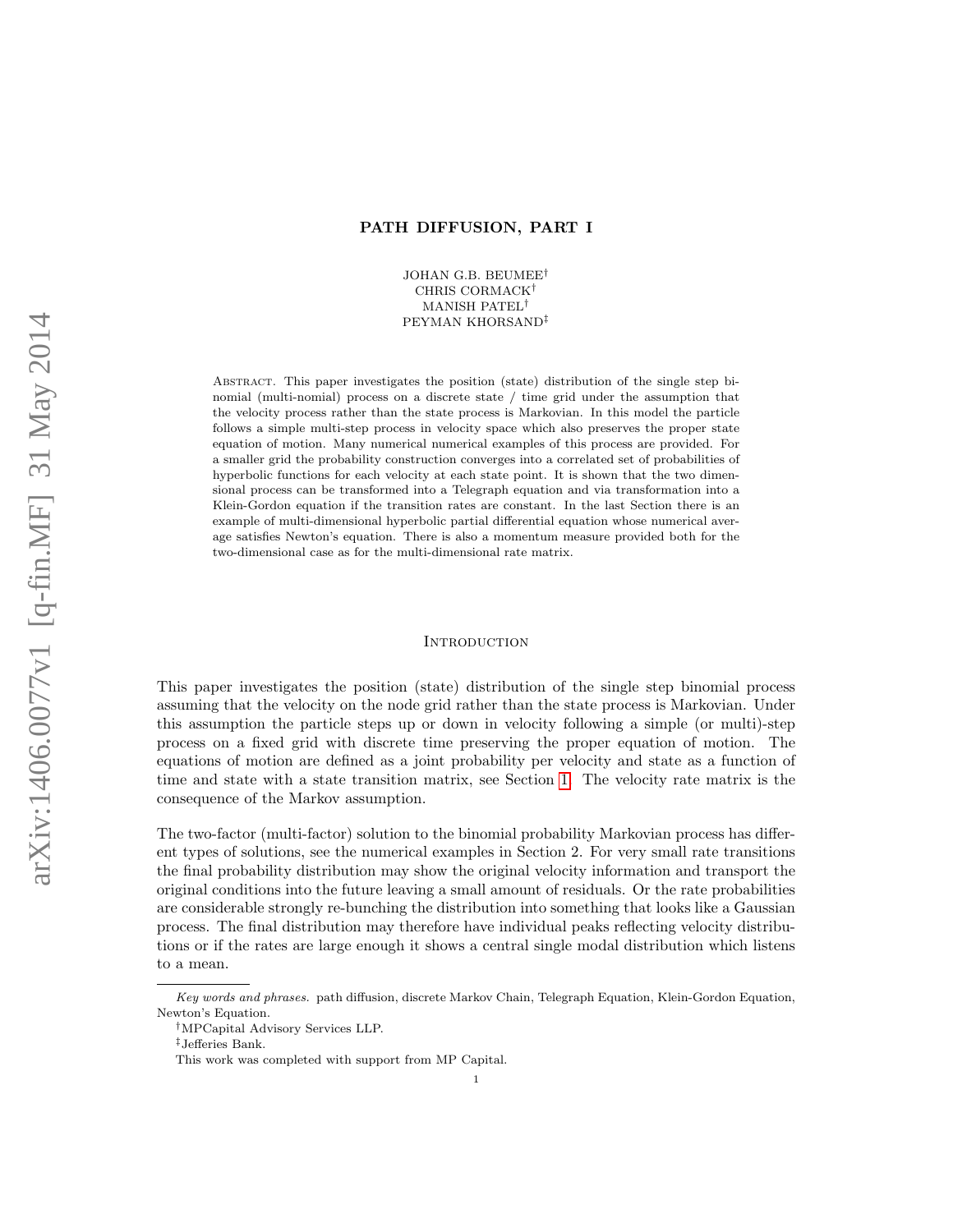<span id="page-1-1"></span>

Figure 1. Typical Mid-Grid Node Transitions

For a much smaller grid and constant rates the probability equations converge into a correlated set of probabilities of hyperbolic functions for each velocity in state point. The two dimensional case can be transformed into a Telegraph equation for the state density which can be transformed into a Klein-Gordon equation if the transition rates are constant. An average velocity from the state can be defined as well as Section [3](#page-9-0) and Section [5](#page-19-0) show.

This equation can be done in two velocity spaces or in an infinite number is a set of diffusion equations of them. Both for the two-dimensional applications and the multi-dimensional case a forward and a backward velocity can be found as Section III and Section V show. In the last Section there is multi-dimensional hyperbolic partial differential equation whose average satisfies Newton's equation.

## 1. The Construction

<span id="page-1-0"></span>Equation. To construct the process consider the discrete space, discrete time grid as defined in Figure [1.](#page-1-1) The process is given by the nodes

$$
x(t) = m\Delta x, m = ..., -1, 0, 1, 2, ...
$$

$$
t = 0, h, 2h, ...
$$

where  $\Delta x$  is a small space grid size (vertical) and h is a discrete grid for the time (horizontal). Figure [1](#page-1-1) shows a process representing a particle stepping across an infinite node grid at discrete time intervals  $0, h, 2h, \ldots$ . At every time the process steps up or steps down only one node from any given node in the grid. Clearly the process can step up and down many nodes at a time but for the moment consider only the simplest case.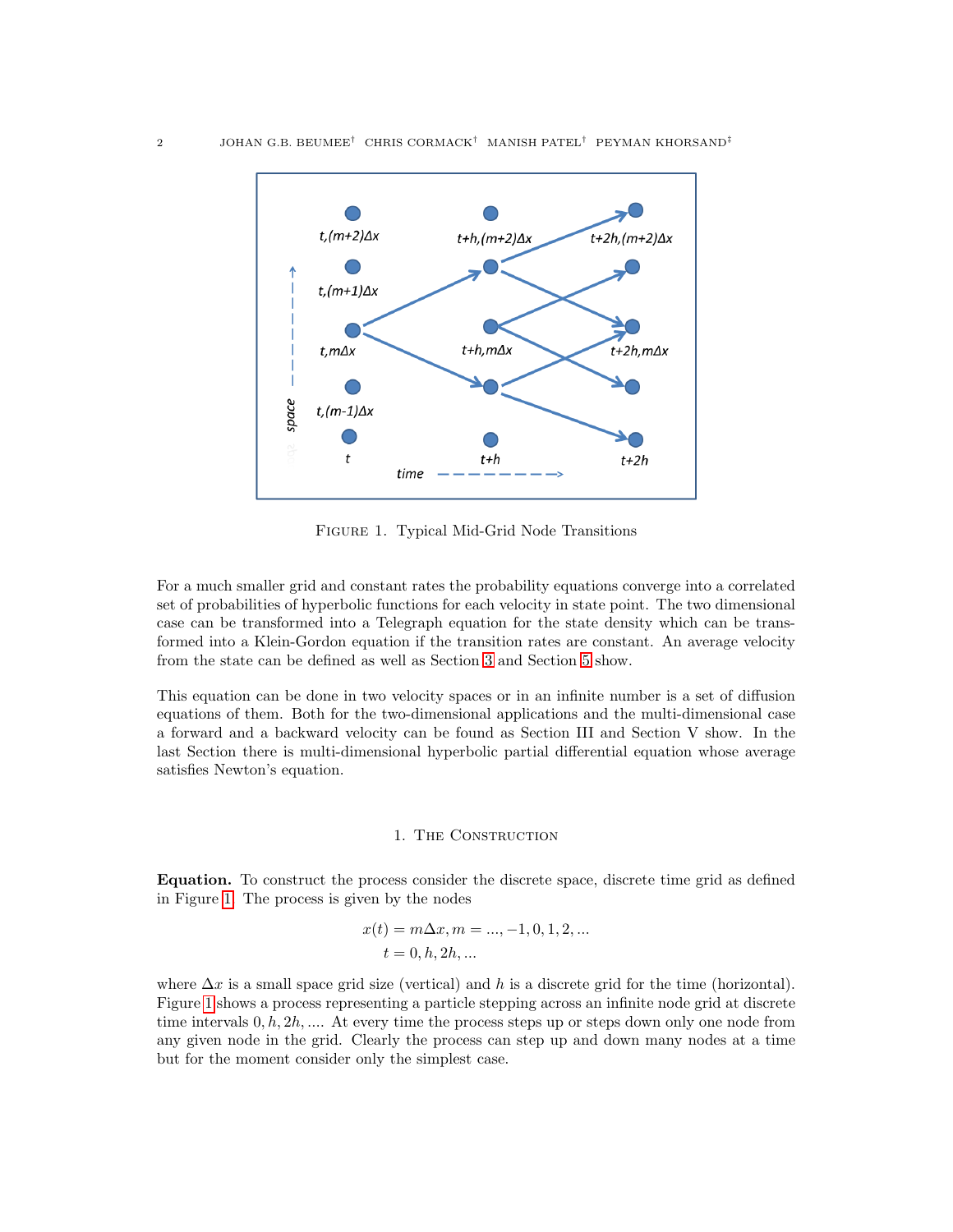PATH DIFFUSION, PART I 3

<span id="page-2-0"></span>

Figure 2. Node Transition Analysis

If this process is Markovian in the state x the probability of being in state  $x(t + h)$  depends on the state  $x(t)$  but not on any state before t. By design then a probability can be constructed on  $x(t + h) = m\Delta x, m = ... - 1, 0, 1, ...$  from probabilities in  $x(t)$ . A Gaussian or backward equation can be constructed in this fashion by considering the limit for the outcome space by scaling  $\Delta x \backsim \sqrt(h)$  and then calculating the final distribution from increasing evolutions [\[5\]](#page-27-0).

However, in this paper we assume that the process is Markovian in the process velocity  $(x(t), x(t + h))$  rather than the process state position  $x(t)$ . This means that any transition  $(x(t), x(t + h))$  depends on all previous transitions  $(x(t - h), x(t))$  but not on any previous transitions.

An example of this process is shown in Figure [2.](#page-2-0) If the particle resides at time  $t + h$  in the node in the middle of the grid then  $x(t + h) = m\Delta x = x$  for some m. Since it can only step up or down from this state the only possible outcomes at time point  $t + 2h$  are

$$
x(t + 2h) = x + \Delta = (m + 1)\Delta x
$$
  
or  

$$
x(t + 2h) = x - \Delta = (m - 1)\Delta x.
$$

Similarly, to be in grid node  $m\Delta x$  at time  $t+h$  the particle must have stepped down / up from

$$
x(t) = x + \Delta = (m+1)\Delta x
$$
  
or  

$$
x(t) = x - \Delta = (m-1)\Delta x.
$$

The grid and the joint transition probabilities for the stepping process are shown in Figure [2](#page-2-0) for the gridpoints around  $t + h, m\Delta x$ .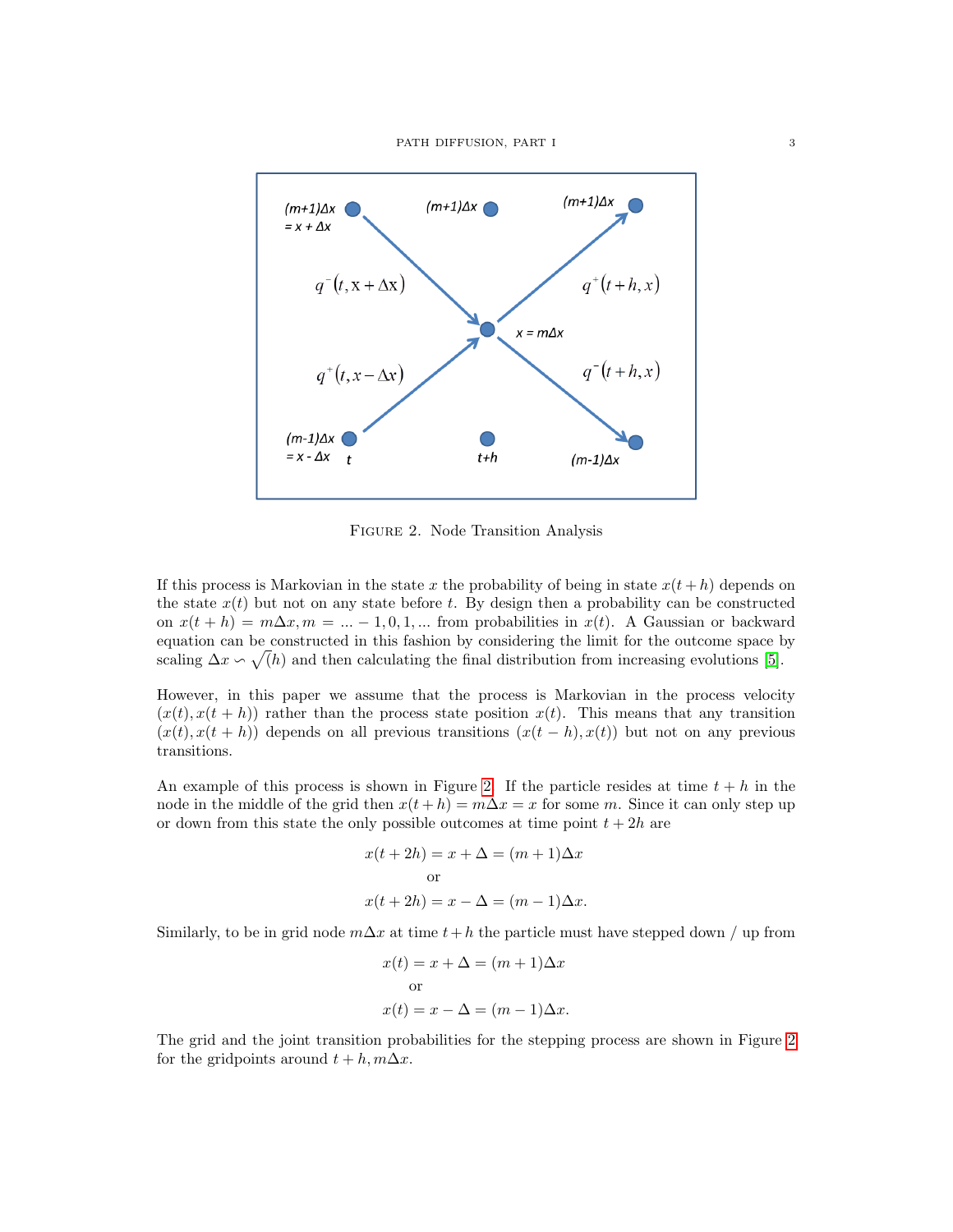Now let  $x = m\Delta x$  in Figure [2](#page-2-0) and let

<span id="page-3-0"></span>(1.1) 
$$
q^+(t+h,x) = P[x(t+2h) = x + \Delta x, x(t+h) = x]
$$

$$
q^-(t+h,x) = P[x(t+2h) = x - \Delta x, x(t+h) = x]
$$

be the up/down joint probabilities of an up or down step after the particle travels through  $x$ . As the velocity process is Markovian the joint process [\(1.1\)](#page-3-0) must be dependent only on

$$
q^+(t, x - \Delta x) = P[x(t+h) = x, x(t) = x - \Delta x]
$$

$$
q^-(t, x + \Delta x) = P[x(t+h) = x, x(t) = x + \Delta x]
$$

linearly or otherwise. Notice that  $q^+(t+h,x), q^-(t+h,x), q^+(t,x-\Delta x), q^-(t+h,x+\Delta x)$  are all joint distributions.

Hence the Markovian assumption requires that

<span id="page-3-1"></span>(1.2) 
$$
\begin{pmatrix} q^+(t+h,x) \ q^-(t+h,x) \end{pmatrix} = \begin{pmatrix} 1-\alpha(t,x) & \beta(t,x) \ \alpha(t,x) & 1-\beta(t,x) \end{pmatrix} \begin{pmatrix} q^+(t,x-\Delta x) \ q^-(t,x+\Delta x) \end{pmatrix}
$$

for specific constants  $\alpha(t, x)$ ,  $\beta(t, x)$ . Notice that the  $\alpha(t, x)$ ,  $\beta(t, x)$  parameters do not have to be equal but must be positive and that the columns must add up to one to conserve probability. After the particle arrives in  $x$  it can only step up or step down.

Probabilistically the  $\alpha(t, x)$  parameters consider the probability that the particle travels downward from x to  $x - \Delta x$  at time t after travelling up from  $x - \Delta x$  to x at time  $t - h$ . Similarly the  $\beta(t, x)$  parameters consider the probability that the particle travels upward from x to  $x + \Delta x$ at time t after travelling down from  $x + \Delta x$  to x at time  $t - h$ . Specifically

<span id="page-3-2"></span>(1.3) 
$$
\alpha(t,x) = P_t[x - \Delta, x, x - \Delta x] = \text{probability being in } x(t) = x \text{ and stepping down after traveling from } x(t - h) = x - \Delta
$$

$$
\beta(t,x) = P_t[x + \Delta, x, x + \Delta x] = \text{probability being in } x(t) = x \text{ and stepping up after traveling from } x(t - h) = x + \Delta.
$$

Notice that as the timestep h becomes smaller these curvature probabilities become smaller as well.

The probability densities  $q^+(t, x)$ ,  $q^-(t, x)$  are joint particle distributions of being in position  $x(t) = x$  and moving in the "up" or "down" direction at the same time. So in fact the probability density  $\rho(t, x)$  of the state can be defined as

$$
P[x(t) = x] = \rho(t, x) = q^{+}(t, x) + q^{-}(t, x)
$$

which provides the probability that the particle is in state x at time t. Now a summation over all  $x = m\Delta x$  (summing over m) will add up to one.

Results. Adding the two equations in [\(1.2\)](#page-3-1) yields

$$
\rho(t+h,x) = q^+(t+h,x) + q^-(t+h,x) = q^+(t,x-\Delta x) + q^-(t,x+\Delta x)
$$

so that the probability of a particle being in  $t + h, x$  is accumulated from the probability of the particle being in  $x + \Delta$  at time t stepping down and the probability of the particle being in  $x - \Delta$  stepping up. This condition conserves probability specifically for the case where only up or down steps are allowed and clearly is dictated by the particle's motion.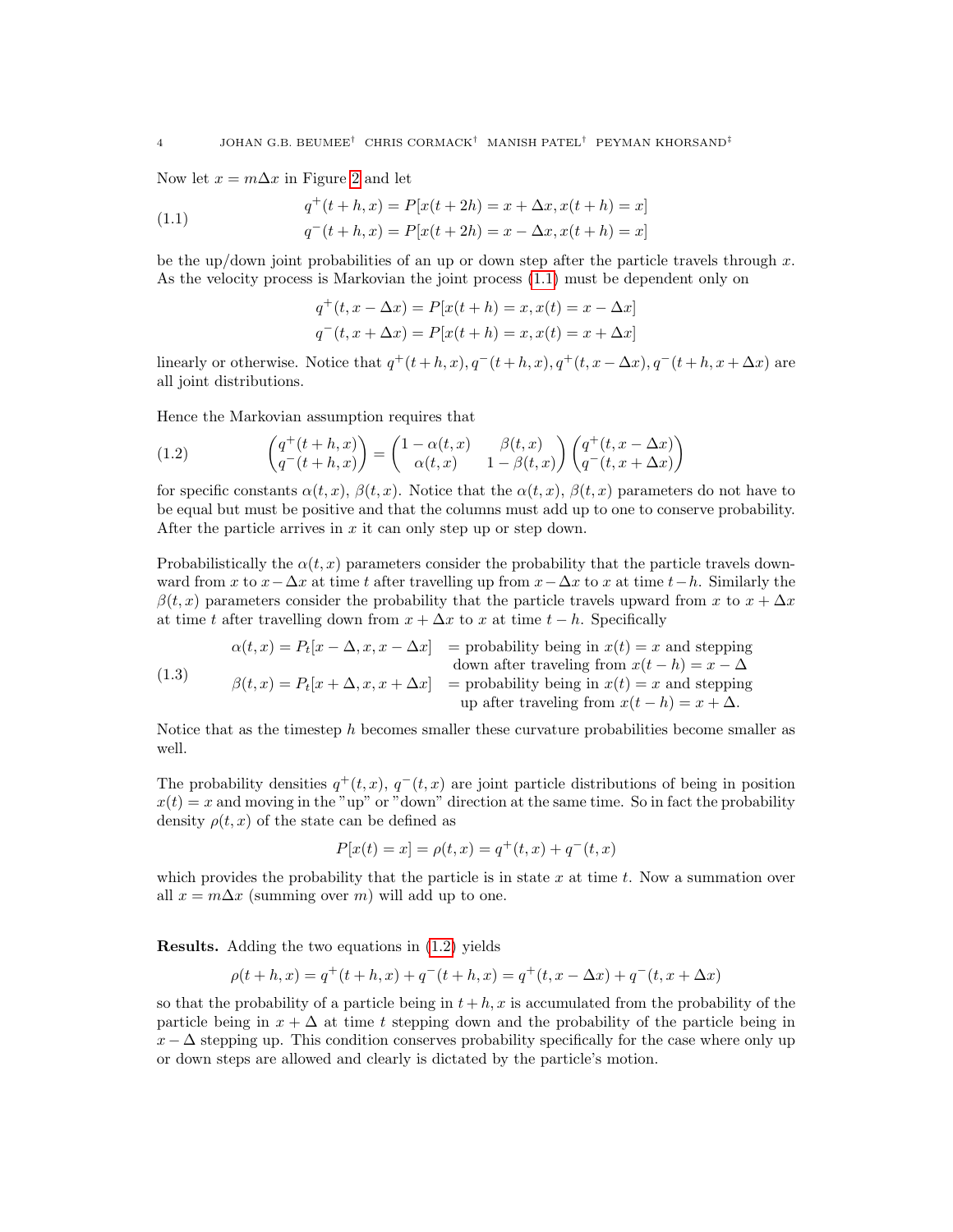<span id="page-4-0"></span>

Figure 3. Initial Grid / Tree Transitions

This equation also implies that

$$
\sum_{m} \rho(t+h, m\Delta x) = \sum_{m} q^{+}(t, (m-1)\Delta x) + \sum_{m} q^{-}(t, (m+1)\Delta x)
$$

$$
= \sum_{m} q^{+}(t, m\Delta x) + \sum_{m} q^{-}(t, m\Delta x)
$$

$$
= \sum_{m} \rho(t, m\Delta x) = 1
$$

which shows that state probability is conserved. Also then

<span id="page-4-1"></span>(1.4) 
$$
\sum_{m} q^{+}(t, m\Delta) < 1
$$

$$
\sum_{m} q^{-}(t, m\Delta) < 1.
$$

To start the solution to [\(1.2\)](#page-3-1) consider Figure [3](#page-4-0) where the positive probability of transition is given solid and the downward probabilities are gridded. The first line shows the starting zero line and the starting probabilities  $q^+(0, m\Delta x)$  for all m. Simultaneously there is set of initial probabilities in the downward direction  $q^-(0, m\Delta x)$  for all m. The second line  $q^+(h, m\Delta x)$  is constructed from a combination of both  $q^+(0, m\Delta x)$  and  $q^-(0, m\Delta x)$  using [\(1.2\)](#page-3-1). From [\(1.4\)](#page-4-1) it is clear that neither  $q^+(0, m\Delta x)$  or  $q^-(0, m\Delta x)$  are proper distributions but together they are to add to one. Hence

$$
\rho(0, m\Delta x) = q^+(0, m\Delta x) + q^-(0, m\Delta x)
$$
all  $m$   
 $q^+(0, m\Delta x) \ge 0$ all  $m$   
 $q^-(0, m\Delta x) \ge 0$ all  $m$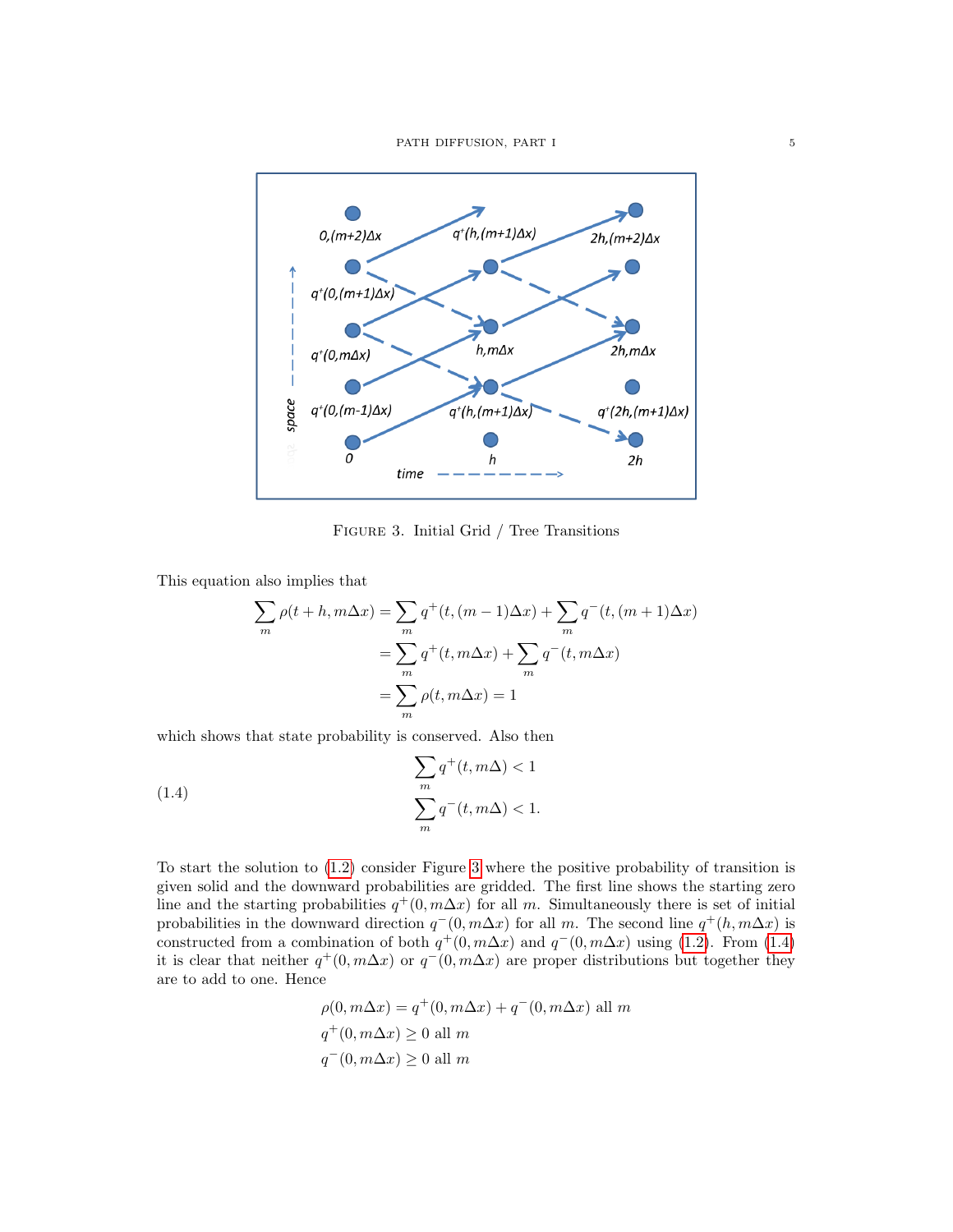$$
\sum_{m} \left( q^+(0, m\Delta x) + q^-(0, m\Delta x) \right) = 1
$$

is the appropriate starting condition for the process.

If a particle residing in x at time t steps to  $x + \Delta$  at time  $t + h$  it adopts a velocity of  $v^+$  $\Delta x/h = c$ . Similarly if the particle steps down to  $\Delta x$  it adopts a velocity of  $v^- = -\Delta x/h = -c$ . Clearly then the + and the - in the marginal densities  $q^{\pm}(t, x)$  also refer to the speed of the particle passing through  $x$ . If there are bigger steps from  $x$  where it jumps many nodes there could be speeds of  $jc, j = \ldots, -2, -1, 0, 1, 2, \ldots$  as multiples of the one-step particle velocity.

## 2. Numerical Examples

First Example, small transition probabilities. The first numerical solution is presented in Figures [4](#page-6-0) and [5](#page-6-1) presenting the numerical probability density solution of equation [\(1.2\)](#page-3-1) for the case where the transition probabilities are very small ( $\alpha = 0.006$ ,  $\beta = 0.006$  per time step). The size of  $\Delta x = 0.3$  and the timestep  $h = 0.003$  so the distribution tree has a relatively high speed of  $0.3/0.003 = \pm 100$ . The initial probability distribution at time 0 stretches from -6.9 to 6.9 over some 46 nodes.

For this case we use the initial distributions  $q^+(0, x)$ ,  $q^-(0, x)$  assuming a set of discrete Gaussian distributions so that

$$
q^{+}(0, x) = q^{-}(0, x) = c_0 e^{-\frac{x^2}{2\sigma^2}}
$$
  
\n
$$
\rho(0, m\Delta x) = q^{+}(0, m\Delta x) + q^{-}(0, m\Delta x)
$$
  
\n
$$
\sum_{m} \rho(0, m\Delta x) = 1
$$

where the constant  $c_0$  has been chosen so that  $\rho(0, m\Delta x)$  is a proper discrete distribution in the discrete parameter m. This distribution of  $\rho(0, x)$  is shown in the center of Figure [4](#page-6-0) for a standard deviation equal to 0.6.

The calculation grid in this is a tree starting at zero steadily enlarging for some 150 timesteps where the final time will be  $t = 0.45 = 150*0.03$ . The effect of the small transition probabilities suggests that half the initial probability solutions is sent symmetrically up the grid with speed 100 and half the initial distribution is sent down the grid at −100.

With 46 nodes the symmetric original initial distribution shows a distribution of  $-6.9, 6.9$  as the central distribution in Figure [4](#page-6-0) shows. With the fact that the initial tree is  $-6.9, 6.9$  this means that the final set of nodes reaches  $-45 - 6.9$ ,  $45 + 6.9 = -51.9$ , 51.9. which is exactly the boundary shown for the left side and right side distribution in Figure [4.](#page-6-0) Notice that the two left and right distribution are very similar to the initial distribution but not exactly the same while the amount of probability in this distribution is less than half the initial probability density.

Once the initial distributions have been determined the distribution is calculated from the difference equation [\(1.2\)](#page-3-1) and Figure [4](#page-6-0) shows the final distribution after 150 time steps and the initial distribution  $\rho(0, x)$ . Figure [5](#page-6-1) presents a three dimensional picture of the distribution changes. The initial distribution contains all the probability which is then split in two, half of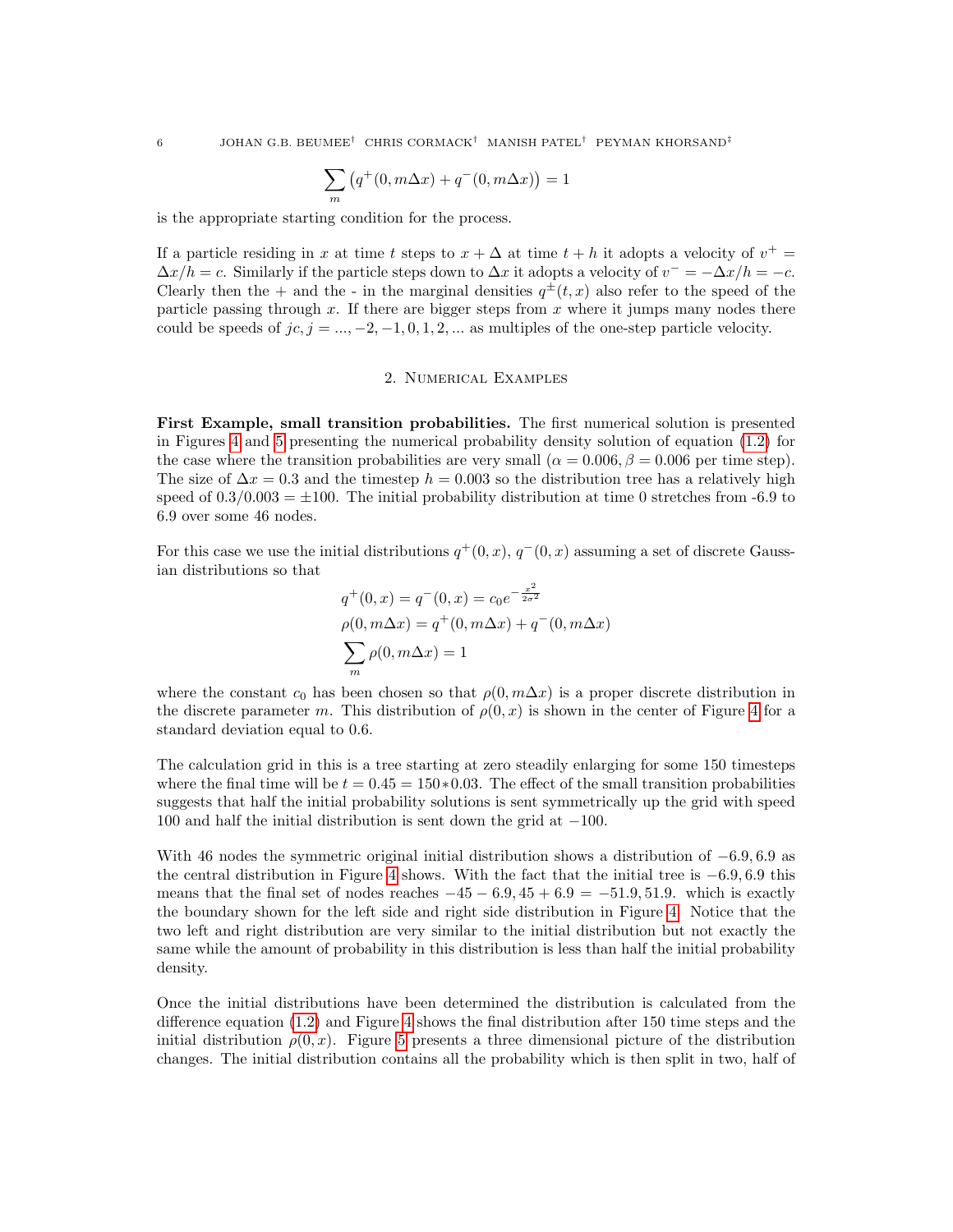<span id="page-6-0"></span>

Figure 4. Initial, Final Node Densities, Small Transitions

<span id="page-6-1"></span>

Figure 5. 3D Node Transition Travel, Small Transitions

it traveling up and 100 and part of it traveling down at -100. The end distributions are slightly wider than the initial distribution. Notice that there is also a certain amount of probability assigned to the interval in between the extremes, compare Figures [4](#page-6-0) and [5.](#page-6-1)

Physically this example shows the distribution of particles that start in about 46 nodes between -6.9 and 6.9 on the real line and then step upward or downward with about equal probability.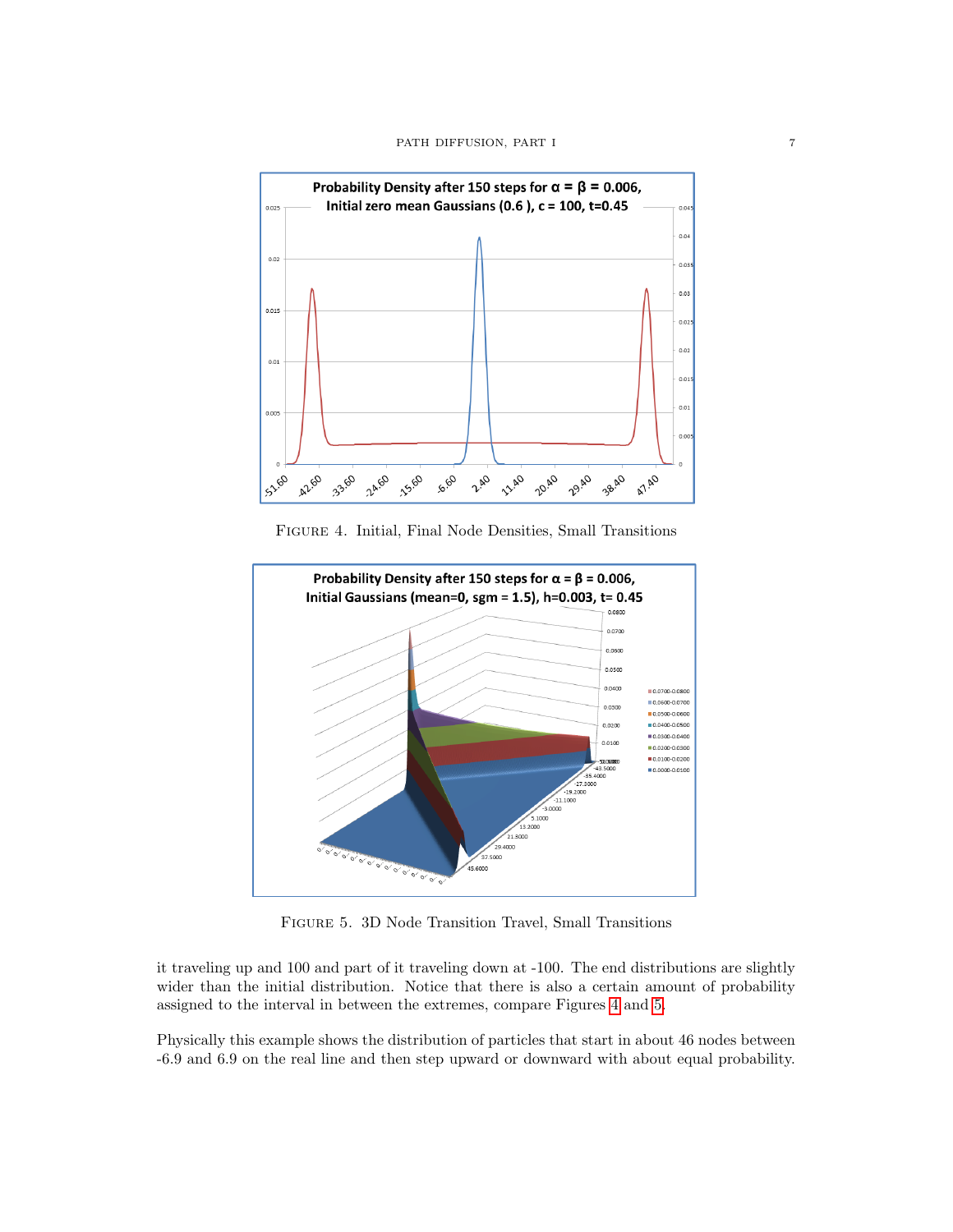<span id="page-7-0"></span>

Figure 6. Extreme Narrow Initial Probability Concentration

Once the particles start moving up / down the grid the change that they change direction is small.

Second Example, small transition probabilities, pointed initial conditions. A more extreme concentration version of the previous example can be created by taking the initial distribution equal to a point weight. The simulation is exactly the same as in the example above but the initial distribution now has a standard deviation of 0.1. The initial distribution distribution and the 150 step final result is shown in Figure [6.](#page-7-0) Notice that the end distribution (left and right side of Figure) have been scaled up (right hand side of the Figure) showing the final distributions of the initial conditions as in the previous example. However also notice that the final distribution between the extremes is now a clear zig-zag pattern of values.

This Figure erratic distribution pattern of probability over the final distribution is due to the fact that the particles can only step up or down. Starting in node 0 a particle can only reside on node +1 or -1 after one time step but not on node 0. Similarly after 2 steps the particle can only reside on node  $+2$ , 0,  $-2$  but not on nodes  $+1$  or  $-1$ . The final result is a superimposed interference pattern which is an artifact of the fact that the particles are not allowed to remain on certain nodes and the concentrated initial distribution. As a result there is a noticeable difference in the distribution between adjacent nodes and the difference in value creates the interference. Taking a wider initial distribution removes this mixture and recreates a more continuous final distribution.

Interestingly the interference patterns depend on the initial distributions and the transition probabilities. Given the small transition probabilities the interference decreases with increasing initial distribution variance around the 0.25 - 0.3 standard deviation. This was determined by looking at Figure [6](#page-7-0) while varying the standard deviation of the initial distribution.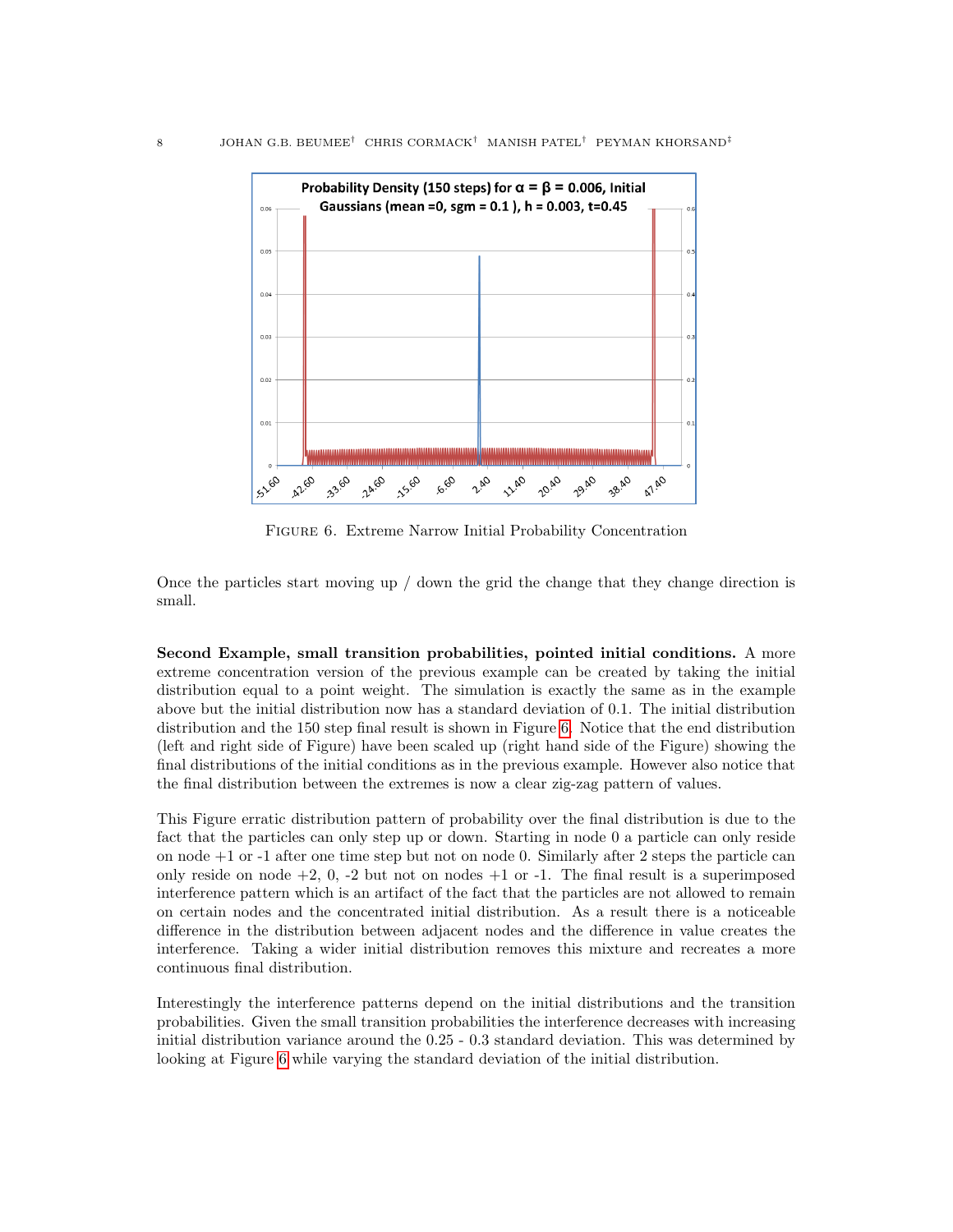<span id="page-8-0"></span>

Figure 7. Initial, Final Node Densities, Mixed Transitions

<span id="page-8-1"></span>

Figure 8. 3D Node Transition Travel, Mixed Transitions

Third Example, mixed transition probabilities, symmetric. In the next example the transition probabilities are much larger so that part of the probability travels to the edges following the speed requirements but the remaining part of the distribution is settled in the middle. Figures [7](#page-8-0) and [8](#page-8-1) show a more balanced case again where the standard deviation of the initial distributions is put back to 1.5 but now the transition probabilities are increased to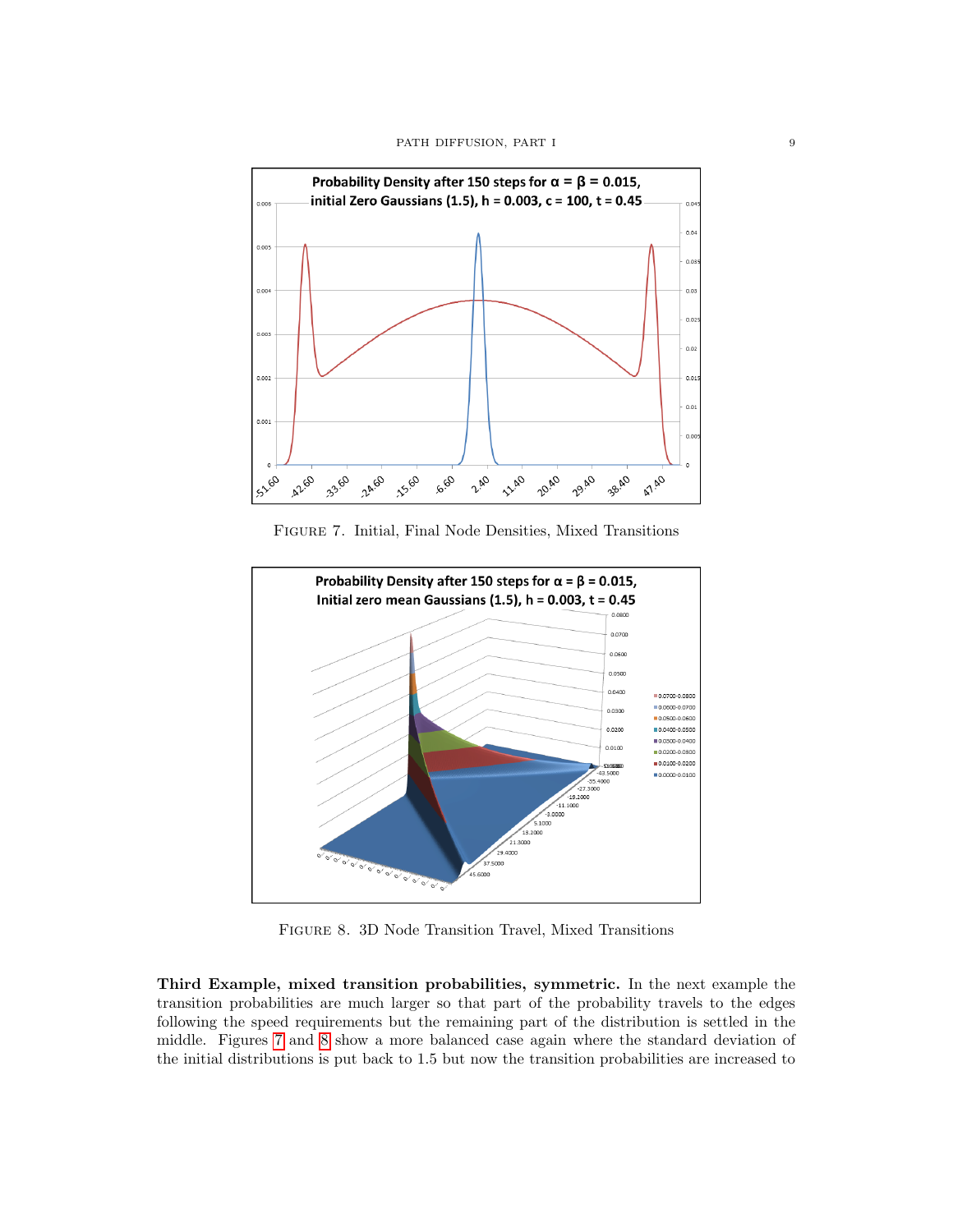$\alpha = 0.015 = 1.5\%, \beta = 0.015 = 1.5\%$ . Much of the final distribution is away from the solution bound -45.00 and 45.00 but some of the particles still end there.

Comparing Figures [8](#page-8-1) with Figure [5](#page-6-1) it is clear that a larger part of the distribution is located between the extreme nodes. Also the size of the distributions at the -51.9 and 51.9 extreme points is now quite a bit smaller reflecting the probability diffusion into the region between the extremes. As Figure [7](#page-8-0) suggests the final distribution looks vaguely Gaussian but has substantial "ears" at the extremes.

Fourth Example, large transition probabilities, non-symmetric. Figures [9,](#page-10-0) [10](#page-10-1) show an example of the grid building for the case where the transition probabilities are much bigger and also not symmetrical. In this case the extreme distributions will disappear as they can only be obtained if the particles do not deviate from the straight path which is unlikely given the 150 steps. Also the recombining steps generate a distribution that is much more centered in the middle while showing a curve in the direction of the largest transition parameter.

Figures [9](#page-10-0) shows the initial and final 150 step distribution. The final distribution looks Gaussian but has increased in standard deviation and moved off-center. The initial distribution was centered around zero and then migrated to 10.99 at time 0.45 while the standard deviation started with 1.5 as per our initial distribution and then changed to about 16.2 at the final time  $t = 0.45$ . Due to the distribution spreading there is always an increase in the standard deviation and in the next Section we will show how this depends on time and probabilities.

The migration of the mean is difficult to estimate and is not equal to  $150 * (\alpha - \beta) * \Delta x$ . The  $\alpha$  and  $\beta$  determine the curvature of the path but they say nothing about the mean motion or the "up" or "down" probability. This "up" and "down" probability effectively determines the movement of the mean but they cannot be easily determined without calculation and for these cases they are time dependent.

# 3. CONTINUOUS CASE

<span id="page-9-1"></span><span id="page-9-0"></span>Continuous Equation. Assuming an appropriate limit leaving  $\Delta/h \to c$  and in proportion it is possible to transform equation [\(1.2\)](#page-3-1) to a continuous equation. Assume that  $\Delta/h = c$  which means that the speed of the particle is always constant. So then a particle moves only with speed c or equal  $-c$ . Additionally assume that the probabilities  $\alpha$  and  $\beta$  behave as rates getting smaller with  $h$  so that

$$
\alpha(t, x) \to \alpha(t, x)h
$$

$$
\beta(t, x) \to \beta(t, x)h.
$$

Then a two factor jump process can be constructed for the position probability of the particle.

To apply these limits to equation  $(1.2)$  insert c and change the probabilities as rates. Expand the  $\Delta x$  terms to find that

$$
\begin{pmatrix} q^+(t+h,x) \\ q^-(t+h,x) \end{pmatrix} = \begin{pmatrix} 1 - \alpha(t,x)h & \beta(t,x)h \\ \alpha(t,x)h & 1 - \beta(t,x)h \end{pmatrix} \begin{pmatrix} q^+(t,x) - \Delta x \frac{\partial}{\partial x} q^+(t,x) + O(\Delta^2 x) \\ q^-(t,x) + \Delta x \frac{\partial}{\partial x} q^-(t,x) + O(\Delta^2 x) \end{pmatrix}
$$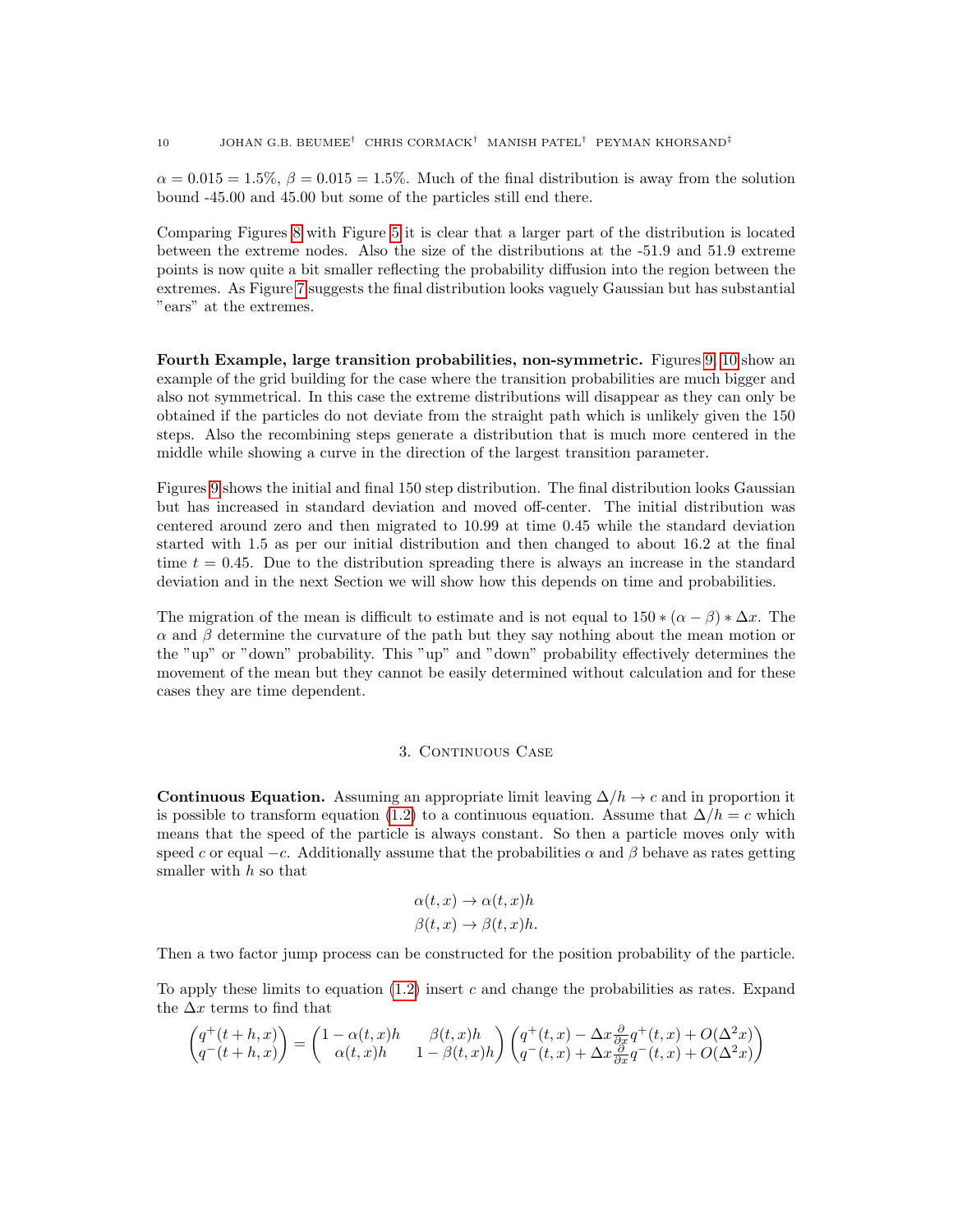<span id="page-10-0"></span>

Figure 9. Initial, Final Node Densities, Large Transitions

<span id="page-10-1"></span>

Figure 10. 3D Node Transition Travel, Large Transitions

so that

$$
\begin{split} \begin{pmatrix} q^+(t+h,x) \\ q^-(t+h,x) \end{pmatrix} =& \begin{pmatrix} 1-\alpha(t,x)h & \beta(t,x)h \\ \alpha(t,x)h & 1-\beta(t,x)h \end{pmatrix} \begin{pmatrix} q^+(t,x) \\ q^-(t,x) \end{pmatrix} \\ & + \Delta x \begin{pmatrix} 1-\alpha(t,x)h & \beta(t,x)h \\ \alpha(t,x)h & 1-\beta(t,x)h \end{pmatrix} \begin{pmatrix} -\frac{\partial}{\partial x}q^+(t,x) \\ \frac{\partial}{\partial x}q^-(t,x) \end{pmatrix}. \end{split}
$$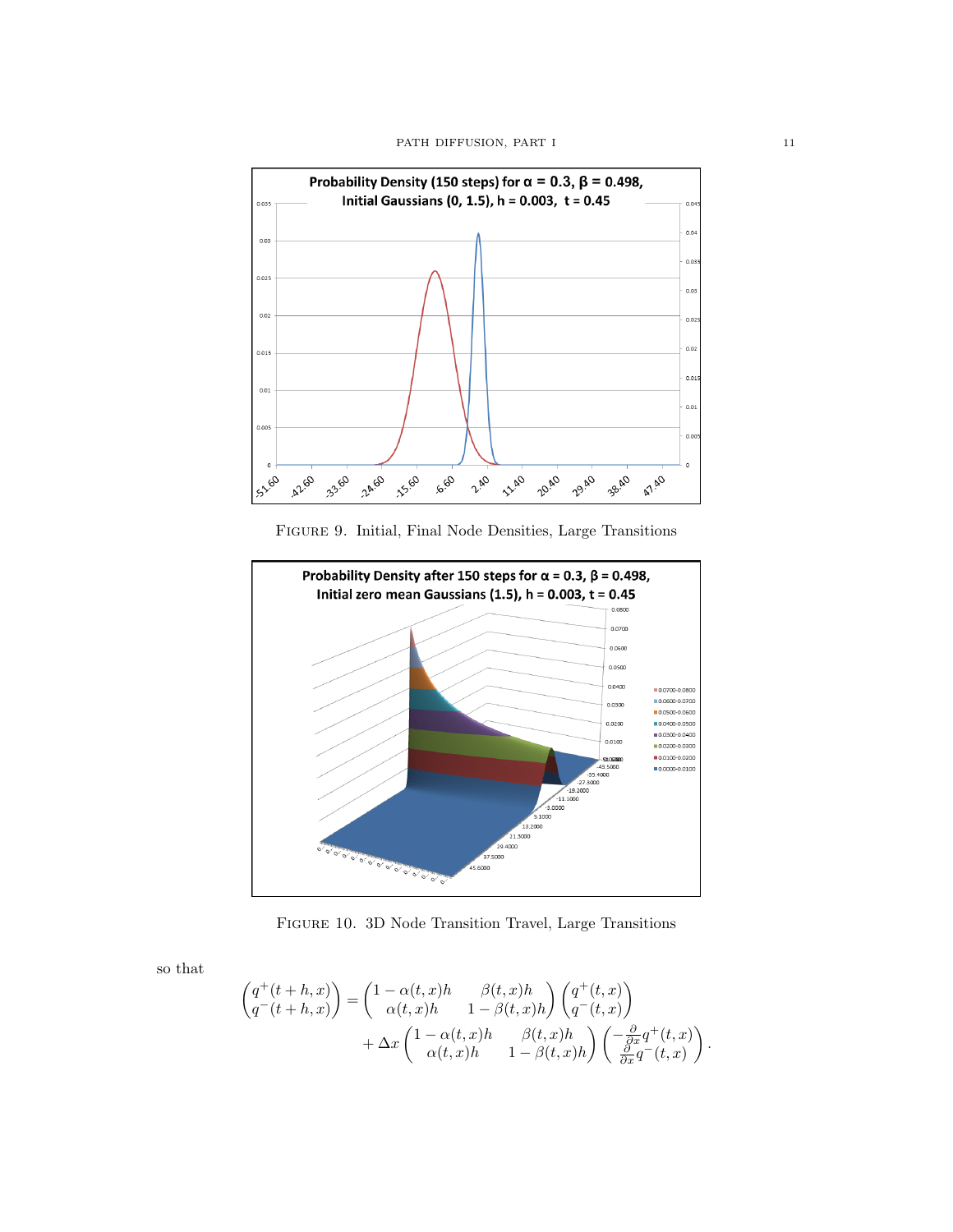Notice that in the last part of the equation there are terms  $h\Delta x$  that can be ignored as they are small. Retaining the main terms yields

$$
\begin{aligned}\n\left(q^+(t+h,x) - q^+(t,x)\right) &= h\left(\begin{matrix}\n-\alpha(t,x) & \beta(t,x) \\
\alpha(t,x) & -\beta(t,x)\n\end{matrix}\right)\n\left(\begin{matrix}\nq^+(t,x) \\
q^-(t,x)\n\end{matrix}\right) \\
&+ \Delta x \left(\begin{matrix}\n\frac{\partial}{\partial x}q^+(t,x) \\
\frac{\partial}{\partial x}q^-(t,x)\n\end{matrix}\right)\n\end{aligned}
$$

so dividing by  $h$  and calculating the limit yields

<span id="page-11-1"></span>(3.1) 
$$
\frac{\partial}{\partial t} \begin{pmatrix} q^+(t,x) \\ q^-(t,x) \end{pmatrix} = \begin{pmatrix} -\alpha(t,x) & \beta(t,x) \\ \alpha(t,x) & -\beta(t,x) \end{pmatrix} \begin{pmatrix} q^+(t,x) \\ q^-(t,x) \end{pmatrix} + c \frac{\partial}{\partial x} \begin{pmatrix} -q^+(t,x) \\ q^-(t,x) \end{pmatrix}
$$

taking  $\Delta \downarrow 0, h \downarrow 0$  and setting  $\Delta/h = c$ . The term  $h^2$  is ignored as they are an order of magnitude smaller.

Reorganizing this yields

<span id="page-11-0"></span>(3.2) 
$$
\frac{\partial q^+(t,x)}{\partial t} + c \frac{\partial q^+(t,x)}{\partial x} + \alpha(t,x)q^+(t,x) = \beta(t,x)q^-(t,x) \n\frac{\partial q^-(t,x)}{\partial t} - c \frac{\partial q^-(t,x)}{\partial x} + \beta(t,x)q^-(t,x) = \alpha(t,x)q^+(t,x)
$$

which is a set of coupled convection equations flowing the probability over the grid. This type of equation looks like a hyperbolic one-dimensional Telegraph Equation for the behavior of voltage and current waves in a lossy transmission line though the signs are different [\[7\]](#page-27-1) or [\[13\]](#page-27-2). In this case there are only initial conditions in the form of initial densities  $q^+(0, x)$ ,  $q^-(0, x)$  and there are usually no Dirichlet type boundary conditions (time dependent fixed  $x$  boundaries). Dirichlet boundaries only arise if the probability flow is restricted in state over time.

Telegraph Equation. Equation [\(3.2\)](#page-11-0) can be recast in a two dimensional Telegraph equation. As before let  $\rho(t, x) = q^+(t, x) + q^-(t, x)$  and define  $\phi(t, x) = q^+(t, x) - q^-(t, x)$  then equations  $(3.1)$  and  $(3.2)$  can be rewritten as

$$
\frac{\partial}{\partial t}\rho(t,x) = -c\frac{\partial}{\partial x}\phi(t,x)
$$

$$
\frac{\partial}{\partial t}\phi(t,x) = -c\frac{\partial}{\partial x}\rho(t,x) - 2\alpha(t,x)q^+(t,x) + 2\beta(t,x)q^-(t,x)
$$

or substituting  $q^+(t, x) = (\rho(t, x) + \phi(t, x))/2$  and  $q^-(t, x) = (\rho(t, x) - \phi(t, x))/2$  this reduces to

<span id="page-11-2"></span>(3.3) 
$$
\frac{\partial}{\partial t}\rho(t,x) = -c\frac{\partial}{\partial x}\phi(t,x)
$$

<span id="page-11-3"></span>(3.4) 
$$
\frac{\partial}{\partial t}\phi(t,x) = -c\frac{\partial}{\partial x}\rho(t,x) - \epsilon(t,x)\rho(t,x) - \gamma(t,x)\phi(t,x)
$$

where  $\gamma(t, x) = \alpha(t, x) + \beta(t, x)$  and  $\epsilon(t, x) = \alpha(t, x) - \beta(t, x)$ .

If  $\alpha(t, x) = \alpha, \beta(t, x) = \beta$  (reducing  $\gamma(t, x)$  and  $\epsilon(t, x)$  to constants) this equation can be further reduced. Denote  $\gamma(t, x) = \gamma, \epsilon(t, x) = \epsilon$  and taking the time derivative in [\(3.3\)](#page-11-2) equation into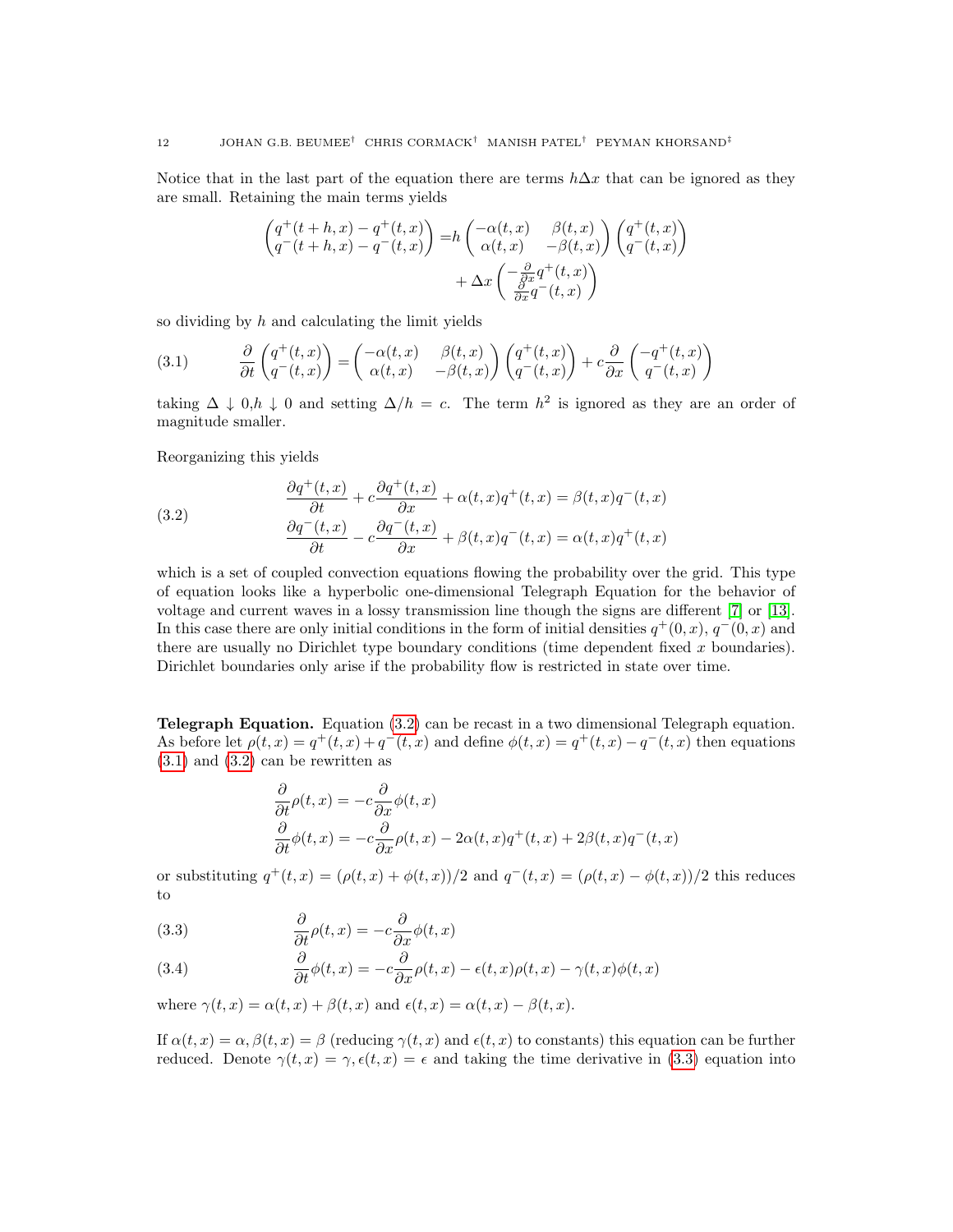the second equation [\(3.4\)](#page-11-3) yields

$$
\frac{\partial^2}{\partial t^2} \rho(t, x) = -c \frac{\partial}{\partial x} \left( -c \frac{\partial}{\partial x} \rho(t, x) - \epsilon \rho(t, x) - \gamma \phi(t, x) \right)
$$

$$
= c^2 \frac{\partial^2}{\partial x^2} \rho(t, x) + c \epsilon \frac{\partial}{\partial x} \rho(t, x) + c \gamma \frac{\partial}{\partial x} \phi(t, x)
$$

which becomes

<span id="page-12-0"></span>(3.5) 
$$
\frac{\partial^2}{\partial t^2} \rho(t, x) + \gamma \frac{\partial}{\partial t} \rho(t, x) = c^2 \frac{\partial^2}{\partial x^2} \rho(t, x) + c \epsilon \frac{\partial}{\partial x} \rho(t, x)
$$

using [\(3.3\)](#page-11-2) on the last term in the equation.

This is a two dimensional Telegraph equation which has damping in time t as well as in the spatial coordinate x. Notice various applications involving voltage and current waves in  $[8]$ ,  $[11]$ though these typically have Dirichlet type additional conditions. Also the Cauchy problem for the Telegraph equation based on its simulation by a one-dimensional Markov random evolution has a similar form to [\[15\]](#page-27-5) using Cauchy boundary conditions. There are applications of stochastic processes to biology that have generated the Telegraph Equation with Cauchy boundaries [\[3\]](#page-27-6).

The Telegraph equation in statistics have been proposed in the literature to describe motions of particles with finite velocities as opposed to diffusion-type models. The first contribution in this area goes back to  $[6]$ ,  $[12]$ . In  $[10]$  and in  $[2]$  is shown the Telegraph equations similar to [\(3.2\)](#page-11-0) and [\(3.5\)](#page-12-0) for local probabilities. This is more an equation for the joint probabilities rather than the conditional probabilities used in this manuscript. For a Markov process representation using Telegraph jump processes and market models see [\[14\]](#page-27-11).

This equation can be reduced to the damped Klein-Gordon as we will see below. Notice that in this case the initial condition requires an initial function for  $\rho(t, x)$  as well as  $\phi(t, x)$  satisfying [\(3.3\)](#page-11-2) and [\(3.4\)](#page-11-3).

Klein Gordon Equation. It is relatively straightforward to change equation  $(3.5)$  into a Klein-Gordon equation as follows.

<span id="page-12-2"></span>**Theorem 3.1.** To reduce equation [\(3.5\)](#page-12-0) further assume that the solution can be written as

<span id="page-12-3"></span>(3.6) 
$$
\rho(t,x) = e^{-\frac{\epsilon}{2c}x - \frac{\gamma}{2}t}\psi(t,x)
$$

for constant  $\epsilon, \gamma$  then

<span id="page-12-1"></span>(3.7) 
$$
\frac{\partial^2 \psi(t,x)}{\partial t^2} = c^2 \frac{\partial^2 \psi(t,x)}{\partial x^2} + \eta^2 \psi
$$

with  $4\eta^2 = 4\alpha\beta = (\gamma^2 - \epsilon^2)$ .

Proof. Writing the state probability as

$$
\rho(t,x) = e^{Ax + Bt} \psi(t,x)
$$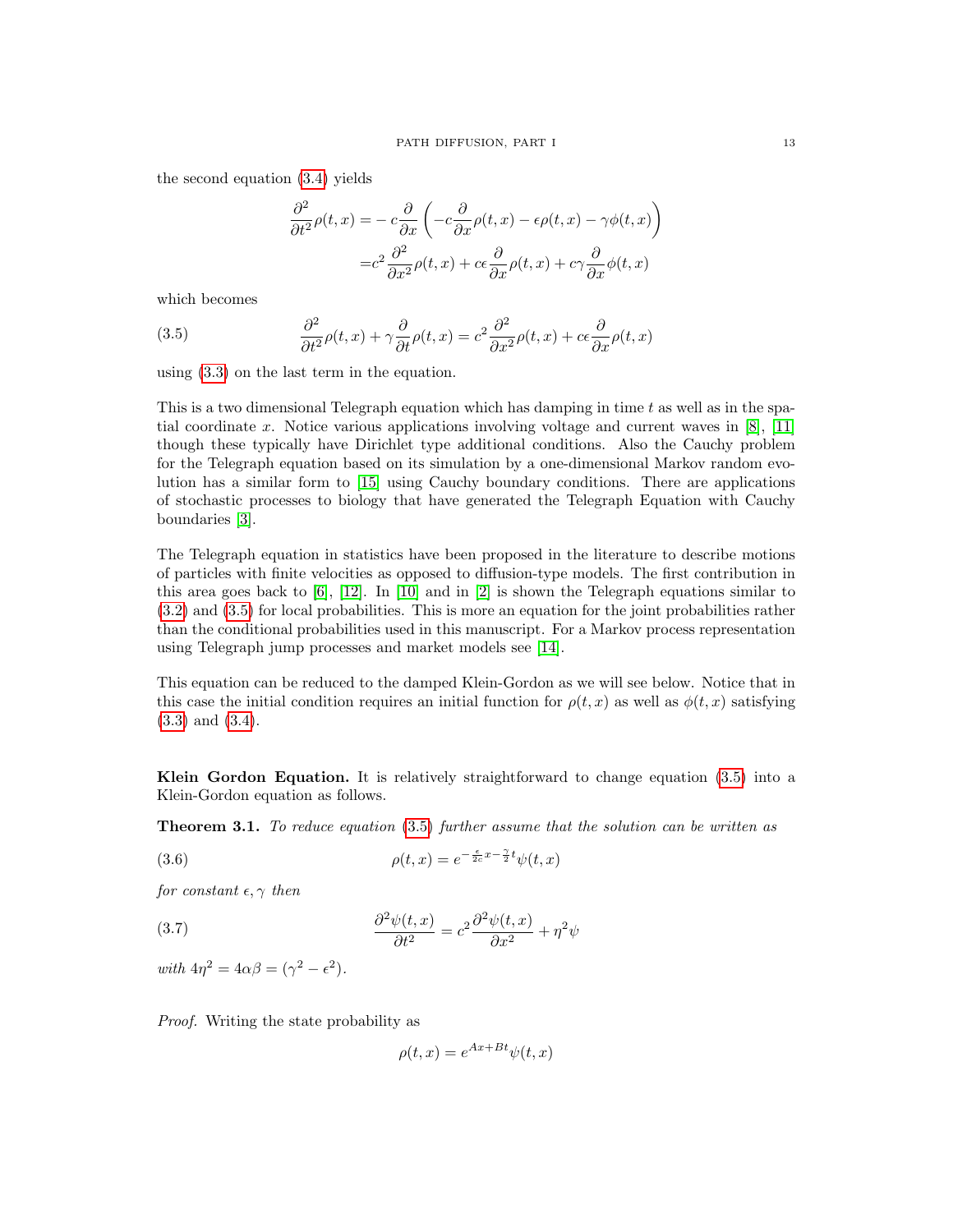then for the first two terms in [\(3.5\)](#page-12-0)

$$
\gamma \frac{\partial \rho(t, x)}{\partial t} = \gamma e^{Ax + Bt} \left( \frac{\partial \psi(t, x)}{\partial t} + B\psi \right)
$$

$$
\frac{\partial^2 \rho(t, x)}{\partial t^2} = e^{Ax + Bt} \left( \frac{\partial^2 \psi(t, x)}{\partial t^2} + 2B \frac{\partial \psi(t, x)}{\partial t} + B^2 \psi \right)
$$

or

$$
\frac{\partial^2 \rho(t,x)}{\partial t^2} + \gamma \frac{\partial \rho(t,x)}{\partial t} = e^{Ax + Bt} \left( \frac{\partial^2 \psi(t,x)}{\partial t^2} + (2B + \gamma) \frac{\partial \psi(t,x)}{\partial t} + (B^2 + \gamma B) \psi \right)
$$

$$
= e^{Ax + Bt} \left( \frac{\partial^2 \psi(t,x)}{\partial t^2} - \frac{\gamma^2}{4} \psi \right)
$$

if we use  $B=-\gamma/2$  to dispense the first derivative.

Similarly for the two terms on the right

$$
ce \frac{\partial \rho(t,x)}{\partial x} = c\epsilon e^{Ax+Bt} \left( \frac{\partial \psi(t,x)}{\partial x} + A\psi \right)
$$
  

$$
c^2 \frac{\partial^2 \rho(t,x)}{\partial x^2} = c^2 e^{Ax+Bt} \left( \frac{\partial^2 \psi(t,x)}{\partial x^2} + 2A \frac{\partial \psi(t,x)}{\partial x} + A^2 \psi \right)
$$

or

$$
c^{2} \frac{\partial^{2} \rho(t,x)}{\partial x^{2}} + c \epsilon \frac{\partial \rho(t,x)}{\partial x} = e^{Ax+Bt} \left( c^{2} \frac{\partial^{2} \psi(t,x)}{\partial x^{2}} + (2c^{2}A + c\epsilon) \frac{\partial \psi(t,x)}{\partial x} + Ac(Ac + \epsilon) \psi \right)
$$

$$
= e^{Ax+Bt} \left( c^{2} \frac{\partial^{2} \psi(t,x)}{\partial x^{2}} - \frac{\epsilon^{2}}{4} \psi \right)
$$

if again we use  $A = -\epsilon/(2c)$  to remove the first derivative.

These two results reduce equation [\(3.5\)](#page-12-0) to

$$
\frac{\partial^2 \psi(t, x)}{\partial t^2} = c^2 \frac{\partial^2 \psi(t, x)}{\partial x^2} + \frac{\gamma^2 - \epsilon^2}{4} \psi = c^2 \frac{\partial^2 \psi(t, x)}{\partial x^2} + \eta^2 \psi
$$

with the definition for  $\eta$  above.

There are many solutions to this equation depending on the type of applications. One interesting example to be further discussed below is that the general solution to [\(3.7\)](#page-12-1) equals

$$
\psi(t, x) = AI_0(\xi) + BK_0(\xi)
$$

$$
\xi = \frac{\eta}{c} \sqrt{K(t, x)}
$$

$$
K(t, x) = c^2 t^2 - x^2
$$

where  $I_0(.)$ ,  $K_0(.)$  are first order modified Bessel functions. One particularly interesting fact is that if  $\psi(t, x)$  is an equation to [\(3.7\)](#page-12-1) then

<span id="page-13-0"></span>(3.8) 
$$
\psi^* \left( \frac{t - xv/c^2}{\sqrt{1 - v^2/c^2}}, \frac{x - vt}{\sqrt{1 - v^2/c^2}} \right)
$$

is a solution as well for an arbitrary velocity  $v$ .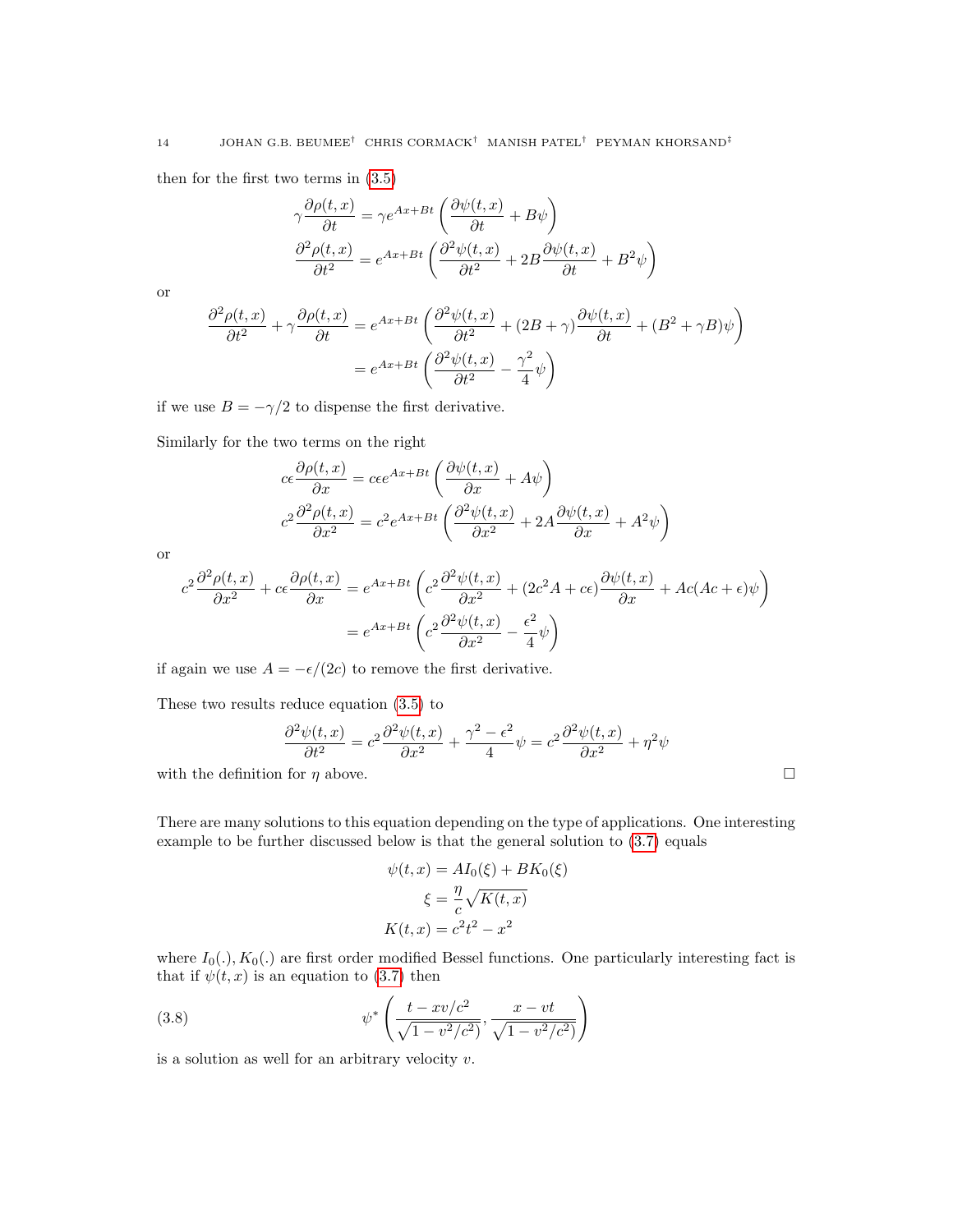Imagine a reasonably large mass such that  $\gamma \ll 1$  moving with speed v then using [\(3.8\)](#page-13-0) we have that

$$
\rho(t,x) = e^{-\frac{\epsilon}{2c}x - \frac{\gamma}{2}t} \psi^*(t,x) \approx \psi^*(t,x)
$$

is a probability density hugging the straight path of the underlying mass moving at speed  $v$ . Here  $\gamma$  is small because a larger mass has little dispersion so that  $\gamma \approx 0$  and the x term in the exponential disappears. Also it is assumed that  $\epsilon$  is small assuming a very large speed of c. So  $\epsilon/c \approx 0$  and the x term from the exponential disappears and the approximation holds.

This Klein-Gordon wave equation is commonly used in relativistic quantum mechanics to find the spin-less free particle for a wave function. Equation [\(3.7\)](#page-12-1) applies to the actual equation after adjustment and is related to tachyons [\[4\]](#page-27-12) or transport equations [\[1\]](#page-27-13).

Speed, Forward and Backward. To find out about the average position of a particle going through x we look into the probability exiting from one node. Using Bayes on equation  $(1.3)$ and [\(1.2\)](#page-3-1) any particle leaving state x at time t has a velocity of  $\pm c$  with probability

$$
P[x(t+h) = x + \Delta x | x(t) = x] = \frac{P[x(t+h) = x + \Delta x, x(t) = x]}{P[x(t) = x]} = \frac{q^+(t,x)}{\rho(t,x)}
$$

$$
P[x(t+h) = x - \Delta x | x(t) = x] = \frac{P[x(t+h) = x - \Delta x, x(t) = x]}{P[x(t) = x]} = \frac{q^+(t,x)}{\rho(t,x)}
$$

because  $q^{\pm}(t,x) = P[x(t+h) = x \pm \Delta x, x(t) = x]$  is the joint probability, see [\(1.2\)](#page-3-1), [\(1.3\)](#page-3-2).

Hence the expectation of the exiting speed of the particle conditional on residing in  $x$  at time t equals

<span id="page-14-0"></span>(3.9) 
$$
v(t,x) = c \frac{(q^+(t,x) - q^-(t,x))}{\rho(t,x)} = c \frac{\phi(t,x)}{\rho(t,x)}
$$

where  $\phi(t,x) = q^+(t,x) - q^-(t,x)$ . Hence the difference between the two densities  $q^+(t,x)$ ,  $q^-(t,x)$ also has a physical interpretation.

For the backward velocity consider the steps in the grid ending in  $x(t) = x$  before taking the average. So by definition using Bayes again

$$
P[x(t-h) = x + \Delta x | x(t) = x] = \frac{P[x(t-h) = x + \Delta x, x(t) = x]}{P[x(t) = x]} = \frac{q^+(t-h, x + \Delta x)}{\rho(t, x)}
$$

$$
P[x(t-h) = x - \Delta x | x(t) = x] = \frac{P[x(t-h) = x - \Delta x, x(t) = x]}{P[x(t) = x]} = \frac{q^+(t-h, x - \Delta x)}{\rho(t, x)}
$$

now concentrating on the probability of ending up in x coming from  $x + \Delta x$  with velocity  $-c$ or coming from  $x - \Delta x$  with velocity c.

It is possible to define a backward velocity and an acceleration using an inversion of equation  $(1.2).$  $(1.2).$ 

<span id="page-14-1"></span>Theorem 3.2. The hyperbolic two dimensional hyperbolic equation [\(3.2\)](#page-11-0) which has forward velocity [\(3.9\)](#page-14-0) also has an acceleration equal to

$$
a_t(x) = \lim_{h \downarrow 0} \frac{v(t, x) - v^-(t, x)}{h} = -c\epsilon(t, x) - v(t, x)\gamma(t, x)
$$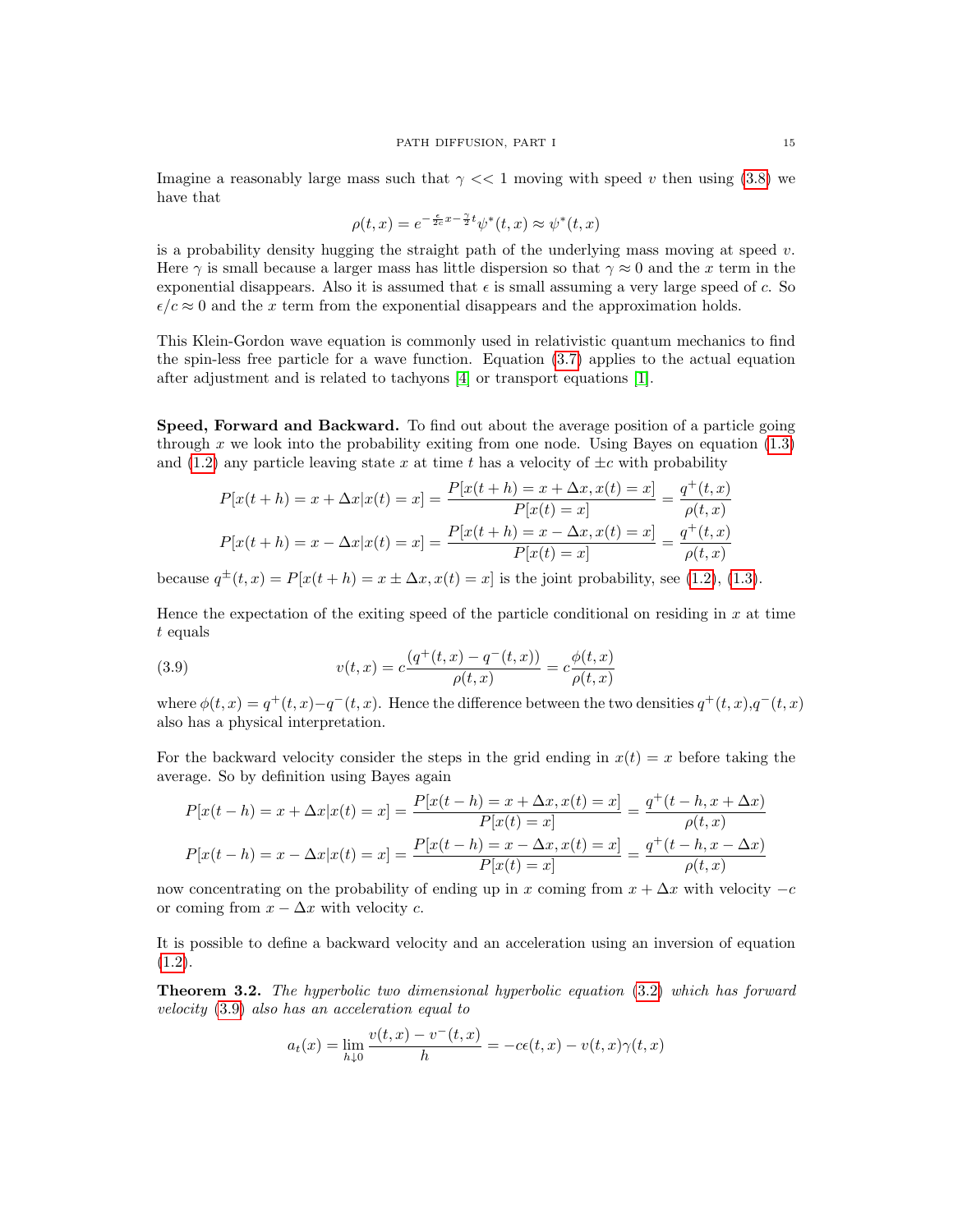with  $v^-(t,x)$  defined as the speed of the particle that ends in x - the backward velocity.

Proof. Using the Bayes argument as before the backward velocity becomes

$$
v^{-}(t,x) = c \left( P[x(t-h) = x - \Delta x | x(t) = x] - P[x(t-h) = x + \Delta x | x(t) = x] \right)
$$

which equals

$$
v^{-}(t,x) = c \left( \frac{P[x(t-h) = x - \Delta x, x_t = x]}{P[x_t = x]} - \frac{P[x(t-h) = x + \Delta x, x_t = x]}{P[x_t = x]} \right)
$$
  
= 
$$
c \left( \frac{q^{+}(t-h, x - \Delta x)}{\rho(t, x)} - \frac{q^{-}(t-h, x + \Delta x)}{\rho(t, x)} \right)
$$
  
= 
$$
\frac{c}{\rho(t, x)} (q^{+}(t-h, x - \Delta x) - q^{-}(t-h, x + \Delta x)).
$$

This can be simplified by means of inverting equation [\(1.2\)](#page-3-1) since then

<span id="page-15-0"></span>
$$
\begin{aligned}\n\left(q^+(t-h, x - \Delta x)\right) &= \begin{pmatrix} 1 - \alpha(t-h, x)h & \beta(t-h, x)h \\ \alpha(t-h, x)h & 1 - \beta(t-h, x)h \end{pmatrix}^{-1} \begin{pmatrix} q^+(t, x) \\ q^-(t, x) \end{pmatrix} \\
&= \frac{1}{D_{t-h}} \begin{pmatrix} 1 - \beta(t-h, x)h & -\beta(t-h, x)h \\ -\alpha(t-h, x)h & 1 - \alpha(t-h, x)h \end{pmatrix} \begin{pmatrix} q^+(t, x) \\ q^-(t, x) \end{pmatrix} \\
&= \frac{1}{D_{t-h}} \begin{pmatrix} (1-h\beta(t-h, x))q^+(t, x) - h\beta(t-h, x)q^-(t, x) \\ -hq^+(t, x)\alpha(t-h, x) + (1-h\alpha(t-h, x)q^-(t, x) \end{pmatrix} \\
&= \frac{1}{D_{t-h}} \begin{pmatrix} q^+(t, x) - h\beta(t-h, x)\rho(t, x) \\ q^-(t, x) - h\alpha(t-h, x)\rho(t, x) \end{pmatrix}\n\end{aligned}
$$

with the matrix determinant

$$
D_{t-h} = (1 - h\beta(t - h, x))(1 - h\alpha(t - h, x)) - h^2\beta(t - h, x)\alpha(t - h, x)
$$
  
=  $(1 - h(\beta(t - h, x) + \alpha(t - h, x))) = 1 - h\gamma(t - h, x).$ 

Substituting this into equation [\(3.10\)](#page-15-0) yields

$$
v^{-}(t,x) = \frac{c}{\rho(t,x)} \left( q^{+}(t-h, x - \Delta x) - q^{-}(t-h, x + \Delta x) \right)
$$
  
= 
$$
\frac{c}{D_{t-h}\rho(t,x)} \left( q^{+}(t,x) - q^{-}(t,x) + h(\alpha(t-h,x) - \beta(t-h,x))\rho(t,x) \right)
$$
  
= 
$$
\frac{v(t,x) + ch\epsilon(t-h,x)}{D_{t-h}} = \frac{v(t,x) + hc\epsilon(t-h,x)}{1 - h\gamma(t-h,x)}
$$

using  $\epsilon(t - h, x) = \alpha(t - h, x) - \beta(t - h, x)$ .

Now expanding in rising orders of  $h$ 

<span id="page-15-1"></span>(3.11) 
$$
v^-(t,x) = \frac{v(t,x) + ch\epsilon(t-h,x)h}{1-h\gamma(t-h,x)}
$$

$$
= (v(t,x) + ch\epsilon(t-h,x))(1+h\gamma(t-h,x)+...)
$$

$$
= v(t,x) + c\epsilon(t-h,x)h + v(t,x)\gamma(t-h,x)h + ...
$$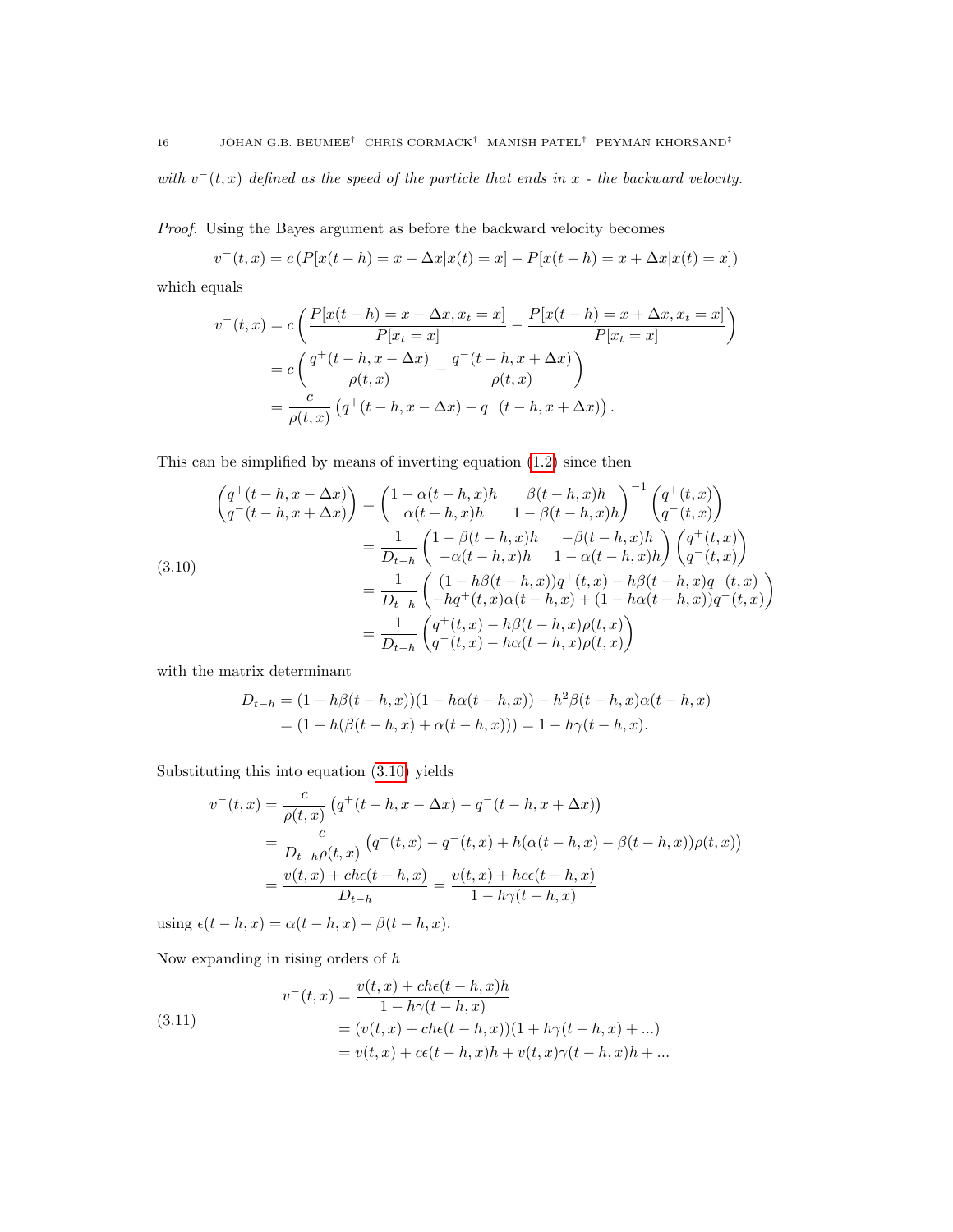#### PATH DIFFUSION, PART I 17

or in the limit

$$
a_t(x) = \lim_{h \downarrow 0} \frac{v(t, x) - v^-(t, x)}{h} = -c\epsilon(t, x) - v(t, x)\gamma(t, x)
$$
  
using  $\epsilon(t, x) = \lim_{h \downarrow 0} (\alpha(t - h, x) - \beta(t - h, x), \gamma(t, x) = \lim_{h \downarrow 0} (\alpha(t - h, x) + \beta(t - h, x)).$ 

This is therefore a practical definition of acceleration through point  $x$ . Notice that the matters of limits and continuity for  $\alpha(t, x)$ ,  $\beta(t, x)$  are technical issues which have been ignored in this proof.

### 4. Solutions

Equation  $(3.2)$ , the Telegraph equation  $(3.5)$  and the Klein-Gordon equations  $(3.7)$  have solutions for the case where there are specific initial Cauchy conditions. This involves distributions for the initial condition and the initial velocity.

The situation here is slightly different from the usual applications in electromagnetism, investment or previous probabilistic studies in that the distribution is defined as the sum of  $q^+(t,x)$ ,  $q^-(t, x)$  and no initial distribution is normally provided for the Telegraph equation.

However, it is quite straightforwar5d to show the following.

**Theorem 4.1.** Using the notation from Theorem [3.1](#page-12-2) with  $\eta^2 = (\beta^2 - \alpha^2)/4$  with initial conditions

$$
\rho(0, x) = q^+(0, x) + q^-(0, x)
$$

then the solution to  $(3.2)$  and  $(3.5)$  is given by

<span id="page-16-0"></span>(4.1) 
$$
q^{+}(t,x) = e^{-\frac{\epsilon}{2c}x - \frac{\gamma}{2}t}\psi^{+}(t,x)
$$

$$
q^{-}(t,x) = e^{-\frac{\epsilon}{2c}x - \frac{\gamma}{2}t}\psi^{-}(t,x)
$$

$$
\rho(t,x) = q^{+}(t,x) + q^{-}(t,x)
$$

where

$$
\psi^{\pm}(t,x) = \frac{(\psi^{\pm}(x+ct) + \psi^{\pm}(x-ct))}{2} + \frac{ct\eta}{2} \int_{x-ct}^{x+ct} \psi^{\pm}(z) \frac{I_0(\frac{\eta}{c}\xi(t,x-z))}{\xi(t,x-z)} dz
$$

with

$$
\psi^{\pm}(x) = e^{\frac{\epsilon}{2c}x} q^{\pm}(0, x)
$$

$$
\xi = \sqrt{c^2 t^2 - x^2}.
$$

Proof. Equation [\(3.7\)](#page-12-1) presents the Klein-Gordon equation for a function of the overall space probability density  $\rho(t, x)$ . This was derived from [\(3.6\)](#page-12-3) and [\(3.5\)](#page-12-0). However, it is possible to use the equations to show that the same Telegraph equation [\(3.5\)](#page-12-0) applies for  $\phi(t, x)$ . However in that case the initial conditions would be different.

Since both the addition  $\rho(t, x)$  and the difference  $\phi(t, x)$  satisfy the Telegraph equation their difference and their addition also satisfies the Telegraph equation [\(3.5\)](#page-12-0). Since  $q^+(t,x)$  $(\rho(t,x) + \phi(t,x))/2$ ,  $q^-(t,x) = (\rho(t,x) - \phi(t,x))/2$  also satisfy the Telegraph equation once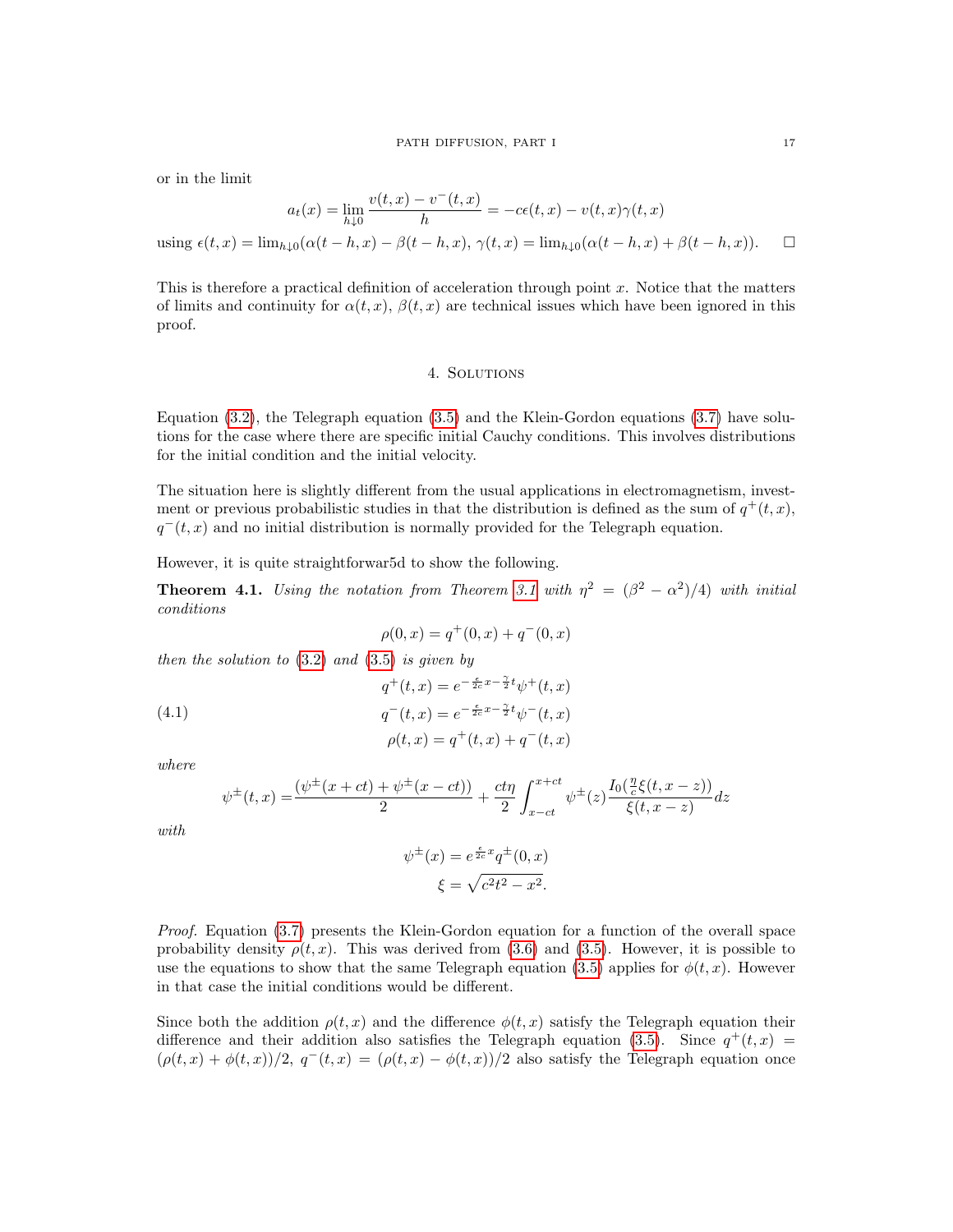transformed with the exponential [\(3.6\)](#page-12-3) relation they also satisfy the Klein-Gordon equation. Hence  $\rho(t, x)$ ,  $\phi(t, x)$ ,  $q^+(t, x)$ ,  $q^-(t, x)$  all satisfy the Klein-Gordon equation though with different conditions.

The solution to the Klein-Gordon equation under the Cauchy conditions is

$$
\psi(t,x) = \frac{(\psi(x+ct) + \psi(x-ct))}{2} + \frac{ct\eta}{2} \int_{x-ct}^{x+ct} \psi(\xi) \frac{I_0(\frac{\eta}{c} \sqrt{c^2 t^2 - (x-\xi)^2})}{\sqrt{c^2 t^2 - (x-\xi)^2}} d\xi
$$

$$
+ \frac{1}{2c} \int_{x-ct}^{x+ct} \theta(\xi) K_0(m\sqrt{c^2 t^2 - (x-\xi)^2}) d\xi
$$

where

$$
\psi(0, x) = \psi(x)
$$

$$
\frac{\partial}{\partial t}\psi(0, x) = \theta(x).
$$

Given the fact that we do not have a conditional derivative we can drop the  $\theta(t, x)$  term above and put in the appropriate initial condition for the individual densities. Using [\(3.6\)](#page-12-3) these initial condition are

$$
q^+(0, x) = e^{-\frac{\epsilon}{2c}x} \psi^+(x)
$$
  
or  

$$
q^-(0, x) = e^{-\frac{\epsilon}{2c}x} \psi^-(x)
$$

hence inverting this yields  $\psi^{\pm}(0, x) = e^{\frac{\epsilon}{2c}x} q^{\pm}(0, x)$  which are the initial conditions provided in  $(4.1).$  $(4.1).$ 

The resulting equation then is a solution to the Klein-Gordon equation using the initial condition for  $q^+(0, x)$ ,  $q^-(0, x)$ . To find the solution for the Telegraph equation we need the exponential as in [\(3.6\)](#page-12-3) for either initial case which explains the equations in [\(4.1\)](#page-16-0). The equations for  $q^{\dagger}(t, x)$ ,  $q^{\dagger}(t, x)$  are one factor equations and so the procedure above should find a unique solution.  $\Box$ 

On the other hand if  $\gamma$  and c become large so that  $\gamma$ ,  $c$  >> 1 then equation [\(3.5\)](#page-12-0) can be rewritten as

<span id="page-17-0"></span>(4.2) 
$$
\frac{\partial}{\partial t}\rho(t,x) = \frac{c^2}{\gamma}\frac{\partial^2}{\partial x^2}\rho(t,x) + \frac{c\epsilon}{\gamma}\frac{\partial}{\partial x}\rho(t,x) - \frac{1}{\gamma}\frac{\partial^2}{\partial t^2}\rho(t,x)
$$

and the last term in the limit vanishes (since  $1/\gamma \ll 1$ ) to yield

$$
\frac{\partial}{\partial t}\rho(t,x) = \frac{c^2}{\gamma} \frac{\partial^2}{\partial x^2} \rho(t,x) + \frac{c\epsilon}{\gamma} \frac{\partial}{\partial x}\rho(t,x)
$$

which is a diffusion equation with variance  $\sigma^2 = \frac{c^2}{\sqrt{2}}$  $\frac{c^2}{\gamma}$  and drift  $-\frac{c\epsilon}{\gamma}$  $\frac{\alpha}{\gamma}$ .

In fact, if in addition  $\alpha = \beta$  then  $\epsilon = \alpha - \beta = 0$  and  $\gamma = 2\alpha$  so equation [\(4.2\)](#page-17-0) reduces to

$$
\frac{\partial}{\partial t}\rho(t,x) = \frac{c^2}{\gamma} \frac{\partial^2}{\partial x^2} \rho(t,x) = \frac{c^2}{2\alpha} \frac{\partial^2}{\partial x^2} \rho(t,x)
$$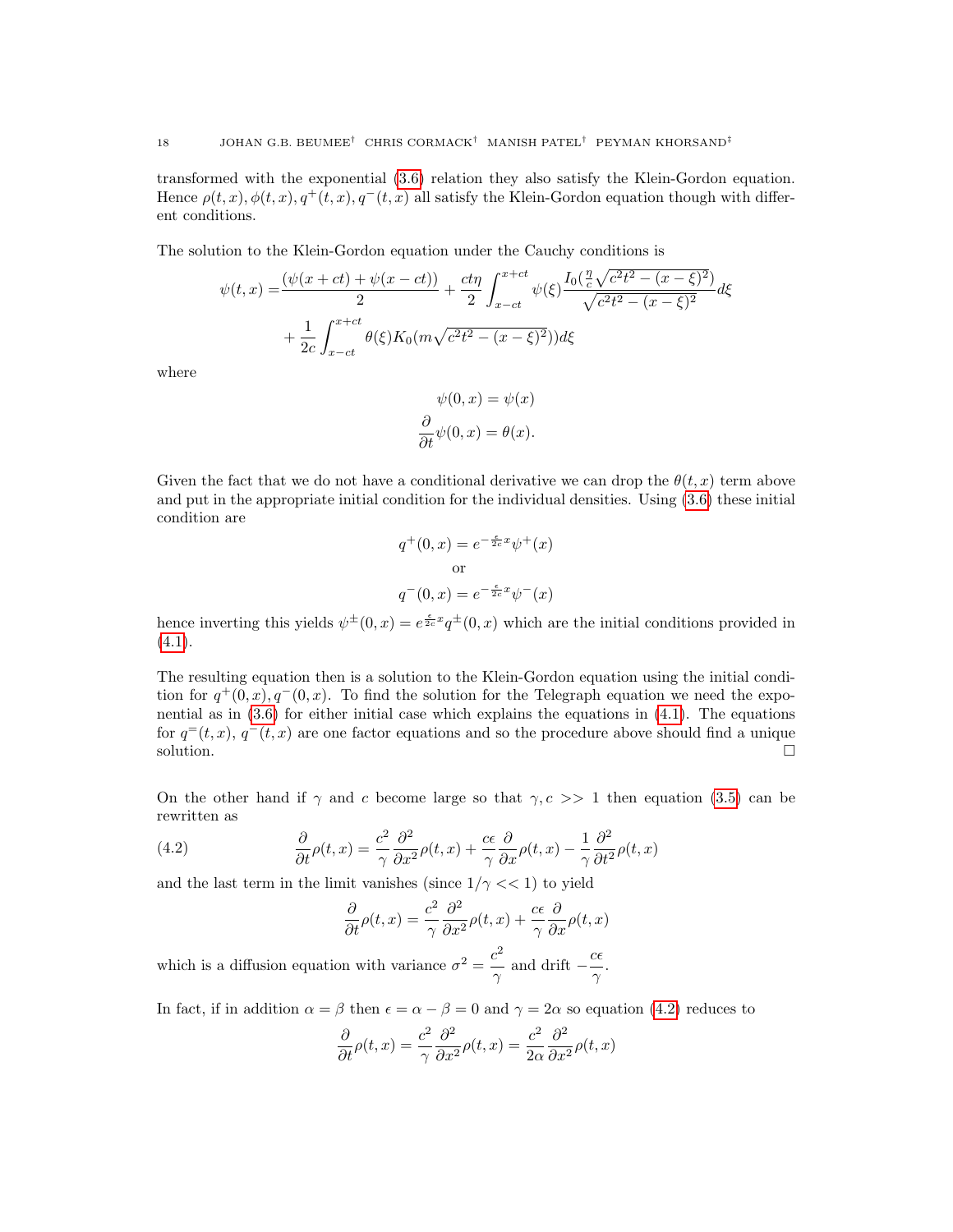which is the quintessential diffusion.

The result is not surprising since a large  $\gamma$  indicates a very high probability of switching velocities in any state x. The typical Brownian path has a very high (infinite) velocity (here equal to  $c$ ) but changes directions at a very high (infinitely large) rate.

Some properties can be seen more or less from equation [\(3.5\)](#page-12-0).

**Theorem 4.2.** For small  $\gamma$  the velocity of the mean remains equal to its initial value while for large  $\gamma$  and large c the mean speed of the mean becomes

$$
v_0 = -\frac{c\epsilon}{\gamma}.
$$

Also

$$
E[x^2(t)] \approx \frac{2c^2t}{\gamma} + E[x(t)]^2
$$

for  $\gamma >> 1$  and  $\gamma t >> 1$ .

Proof. Integrating equation [\(3.5\)](#page-12-0) shows that

$$
\frac{d^2}{dt^2} \int_{-\infty}^{\infty} x\rho(t, x) dx + \gamma \frac{d}{dt} \int_{-\infty}^{\infty} x\rho(t, x) dx = -c\epsilon
$$

so that

$$
\frac{d^2}{dt^2}E[x(t)] + \gamma \frac{d}{dt}E[x(t)] = -c\epsilon.
$$

The solution to this is straightforward

<span id="page-18-0"></span>(4.3) 
$$
v_t = \frac{d}{dt} E[x(t)] = -\frac{c\epsilon}{\gamma} + \left(v_0 + \frac{c\epsilon}{\gamma}\right) e^{-\gamma t}
$$

where

$$
v_0 = \frac{d}{dt}E[x(0)]
$$

a simple reference to the initial velocity. Clearly then the particle has initial velocity  $v_0$  but after a fair time  $\gamma t \ll 1$  we get  $v_{\infty} = -\frac{c\epsilon}{\gamma}$ .

Integrating [\(4.3\)](#page-18-0) once once more yields

$$
E[x(t)] = E[x(0)] - \frac{c\epsilon t}{\gamma} + \left(v_0 + \frac{c\epsilon}{\gamma}\right) \frac{1 - e^{-\gamma t}}{\gamma}
$$

$$
\approx E[x(0)] - \frac{c\epsilon t}{\gamma} \approx E[x(0)] + v_{\infty}t
$$

as long as  $\gamma >> 1$  and  $\gamma t >> 1$ .

Equation [\(3.5\)](#page-12-0) also shows that

$$
\frac{d^2}{dt^2} \int_{-\infty}^{\infty} x^2 \rho(t, x) dx + \gamma \frac{d}{dt} \int_{-\infty}^{\infty} x^2 \rho(t, x) dx = 2c^2 - 2c\epsilon E[x(t)]
$$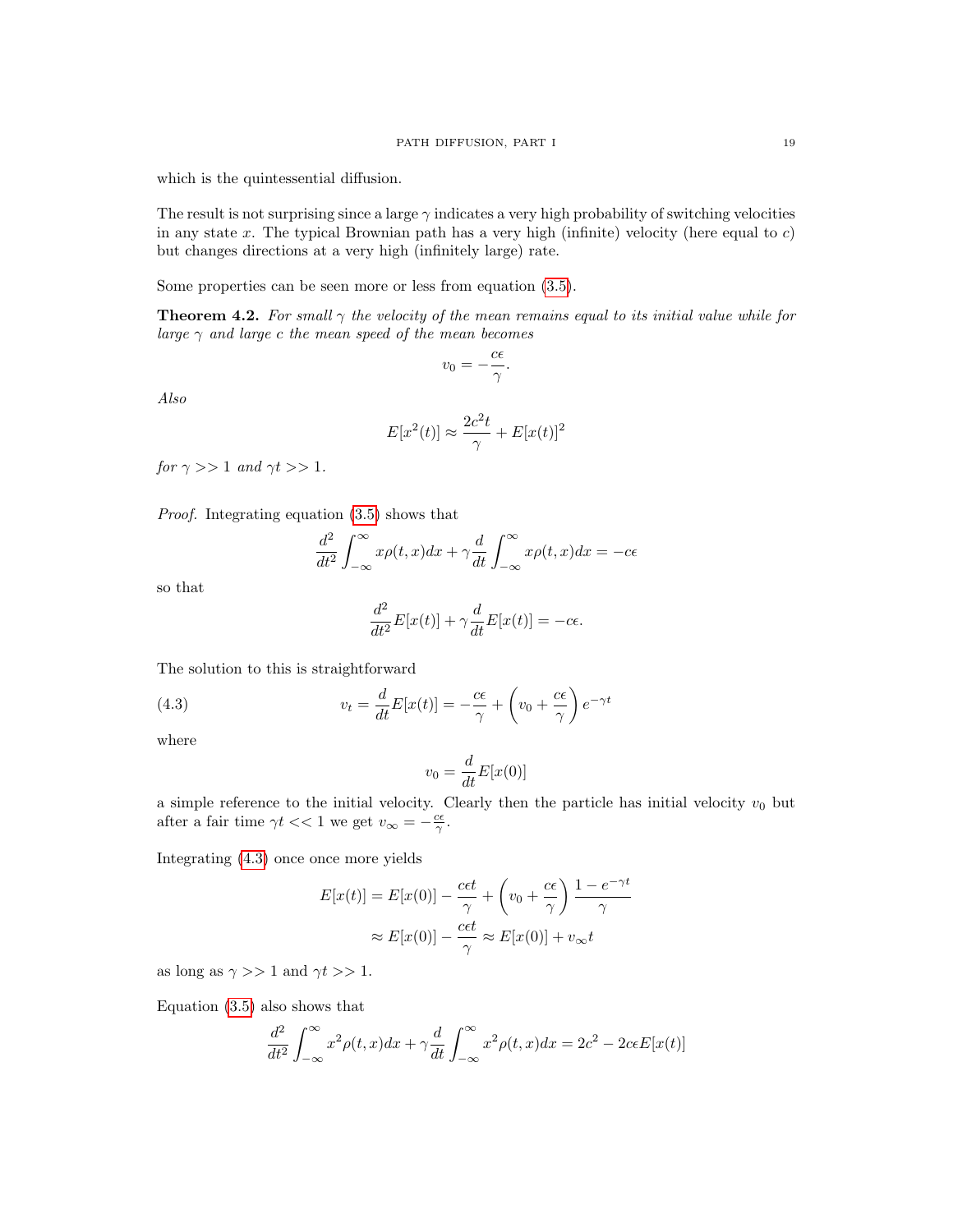so that

<span id="page-19-1"></span>(4.4) 
$$
\frac{d}{dt}E[x^2(t)] = e^{-\gamma t}E[x^2(0)] + \frac{2c^2}{\gamma} \left(1 - e^{-\gamma t}\right) - 2c\epsilon \int_0^t e^{-\gamma (t-s)}E[x(s)]ds
$$

The last term in this equation becomes

$$
\int_0^t e^{-\gamma(t-s)} E[x(s)]ds \approx \int_0^t e^{-\gamma(t-s)} \left( E[x(0)] - \frac{c\epsilon s}{\gamma} \right) ds
$$

$$
= \frac{E[x(0)]}{\gamma} \left( 1 - e^{-\gamma t} \right) - \frac{c\epsilon}{\gamma} \left( \frac{t}{\gamma} - \frac{1 - e^{-\gamma t}}{\gamma^2} \right)
$$

$$
\approx \frac{E[x(0)]}{\gamma} - \frac{c\epsilon t}{\gamma^2}
$$

so then equation [\(4.4\)](#page-19-1) becomes

$$
\frac{d}{dt}E[x^2(t)] \approx \frac{2c^2}{\gamma} - \frac{2ceE[x(0)]}{\gamma} + \frac{2c^2\epsilon^2t}{\gamma^2}
$$

$$
\approx \frac{2c^2}{\gamma} - \frac{2c\epsilon}{\gamma} \left( E[x(0)] - \frac{c\epsilon t}{\gamma} \right)
$$

$$
\approx \frac{2c^2}{\gamma} + v_{\infty} \left( E[x(0)] + v_{\infty}t \right)
$$

$$
\approx \frac{2c^2}{\gamma} + \frac{d}{dt} E[x(t)]^2
$$

so that

$$
E[x^2(t)] \approx \frac{2c^2t}{\gamma} + E[x(t)]^2
$$

 $\Box$ 

This result shows that the distribution is consistent with a Gaussian diffusion as the variance increases with time while the remaining terms are of order  $1/\gamma$ .

<span id="page-19-0"></span>However, if  $\alpha(t, x)$  and  $\epsilon(t, x)$  depend on the state x and time t explicitly then a different approach is required.

## 5. Multi-dimensional Case

Infinite Dimensional Equation. It is easy to generalize the previous algorithm in [\(1.2\)](#page-3-1) by introducing both more states to step into and more states to come from. In the multidimensional case the state  $x(t)$  is connected to many other states  $x(t + h) = x + j\Delta x$ . Define

$$
q^{j}(t,x)=P[x(t+h)=x+j\Delta x,x(t)=x],\text{ for }j=...,-1,0,1,...
$$

as the set of joint speed and position probabilities generalizing  $(1.1)$ . To generalize  $(1.3)$  let probability being in  $x(t + h) = x$  and stepping to  $x + k\Delta x$  at  $t + h$  after traveling from  $x(t) = x + j\Delta x$  at  $t - h$  equal

$$
\omega_{jk}(t,x) = P_t[x + j\Delta x, x, x + k\Delta x]
$$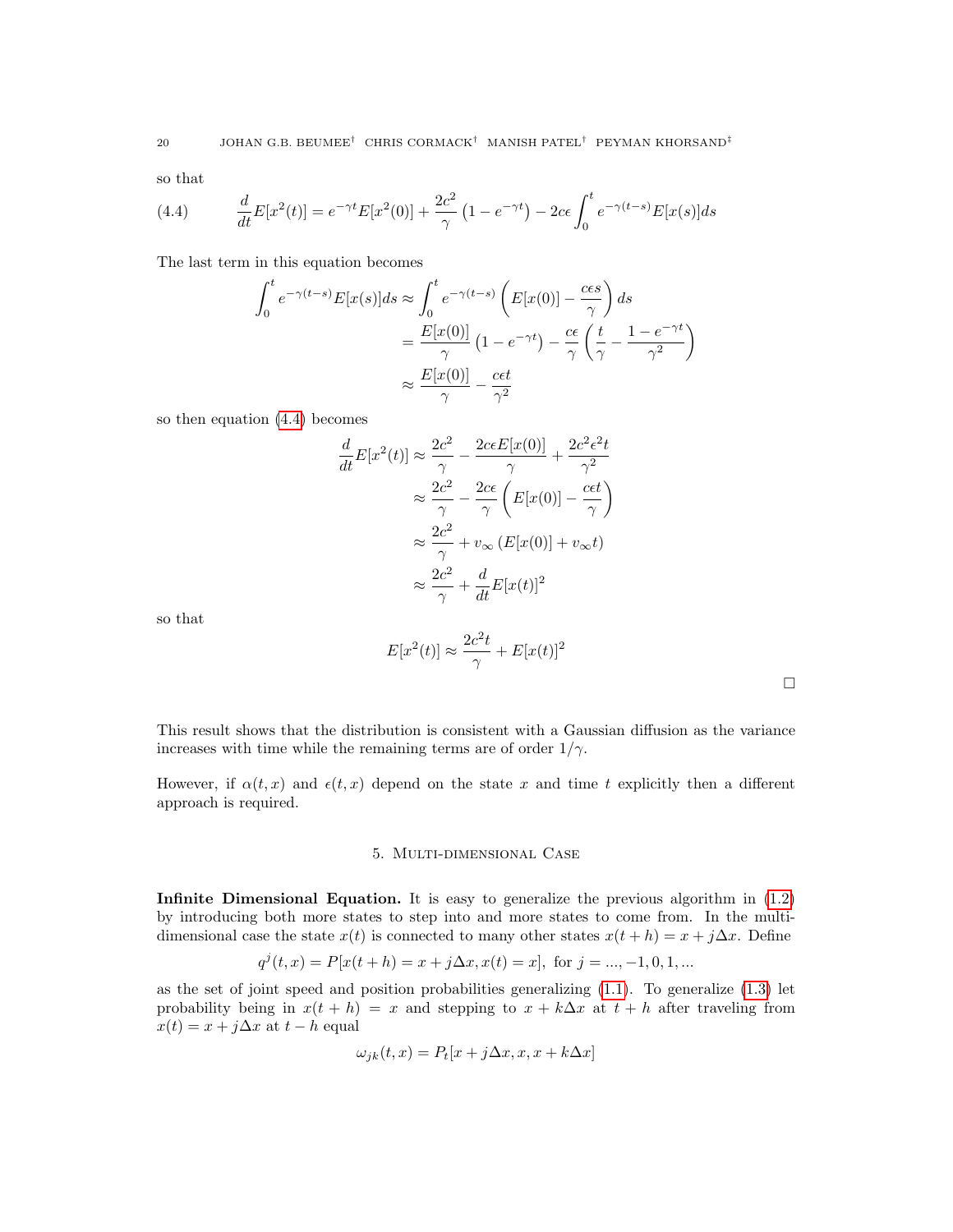with  $\sum_j \omega_{jk} = 1$ . Then the equivalent to [\(1.2\)](#page-3-1) reduces to

<span id="page-20-0"></span>(5.1) 
$$
q^{j}(t+h,x) = \sum_{k} \omega_{jk} q^{k}(t,x-k\Delta x)
$$

for  $j, k = ..., -1, 0, 1, ...$  This implies that  $q^{j}(t, x)$  is the joint distribution of being in position  $x_t = x$  and making a step the size  $j\Delta x, j = ..., -1, 0, 1, ...$  Notice that this means that the particle has a velocity of  $v_j = j\Delta x/h = jc, j = ..., -1, 0, 1, ...$ 

As a result  $\sum_j q^j(t, x) = \rho(t, x)$  is the marginal probability of the particle residing in x and so adding the equations in [\(5.1\)](#page-20-0) yields

$$
\rho(t+h,x) = \sum_{j} q^{j}(t+h,x)
$$

so that

$$
\sum_{n} \rho(t+h, n\Delta x) = \sum_{n} \sum_{j} q^{j}(t, x - n\Delta x)
$$

$$
= \sum_{j} \sum_{n} q^{j}(t, x - n\Delta x)
$$

$$
= \sum_{j} q^{j}(t, x) = 1
$$

which shows that state probability is conserved.

To create an equation we now assume that the  $\omega$  matrix becomes a rate similar to the  $\alpha$ ,  $\beta$  in Section [3.](#page-9-1) Substitute  $\omega_{jk} \rightarrow \delta_{jk} + h\omega_{jk}$  then equation [\(5.1\)](#page-20-0) becomes

<span id="page-20-2"></span>(5.2) 
$$
q^{j}(t+h,x) = \sum_{k} (\delta_{jk} + h\omega_{jk}) q^{k}(t,x - k\Delta x)
$$

for all appropriate indices  $j = ..., -1, 0, 1, ...$  Now  $\omega_{jk}$  is a rate matrix which has positive values for all off-diagonal elements and has negative values on the diagonal with  $\sum_j \omega_{jk} = 0$ .

To apply this to equation [\(5.1\)](#page-20-0) expand on the small terms  $\Delta x$  and write

$$
q^{j}(t+h,x) = \sum_{k} (\delta_{jk} + \omega_{jk}h) \left( q^{k}(t,x) - k\Delta x \frac{\partial}{\partial x} q^{k}(t,x) \right)
$$

where  $\sum_j \omega_{jk} = 0$  for all k.

Retaining the main terms then yields

$$
q^{j}(t+h,x) - q^{j}(t,x) = h \sum_{k} \omega_{jk} q^{k}(t,x) - j\Delta x \frac{\partial}{\partial x} q^{j}(t,x)
$$

and so finally in the limit

<span id="page-20-1"></span>(5.3) 
$$
\frac{\partial}{\partial t}q^{j}(t,x)+v_{j}\frac{\partial}{\partial x}q^{j}(t,x)=\sum_{k}\omega_{jk}q^{k}(t,x), \ j=...,-1,0,1,...
$$

were  $v_j = j\Delta x/h$  as above and where the terms  $v_j h$  and  $h^2$  can be ignored as they are an order of magnitude smaller. This is a set of coupled advection equations.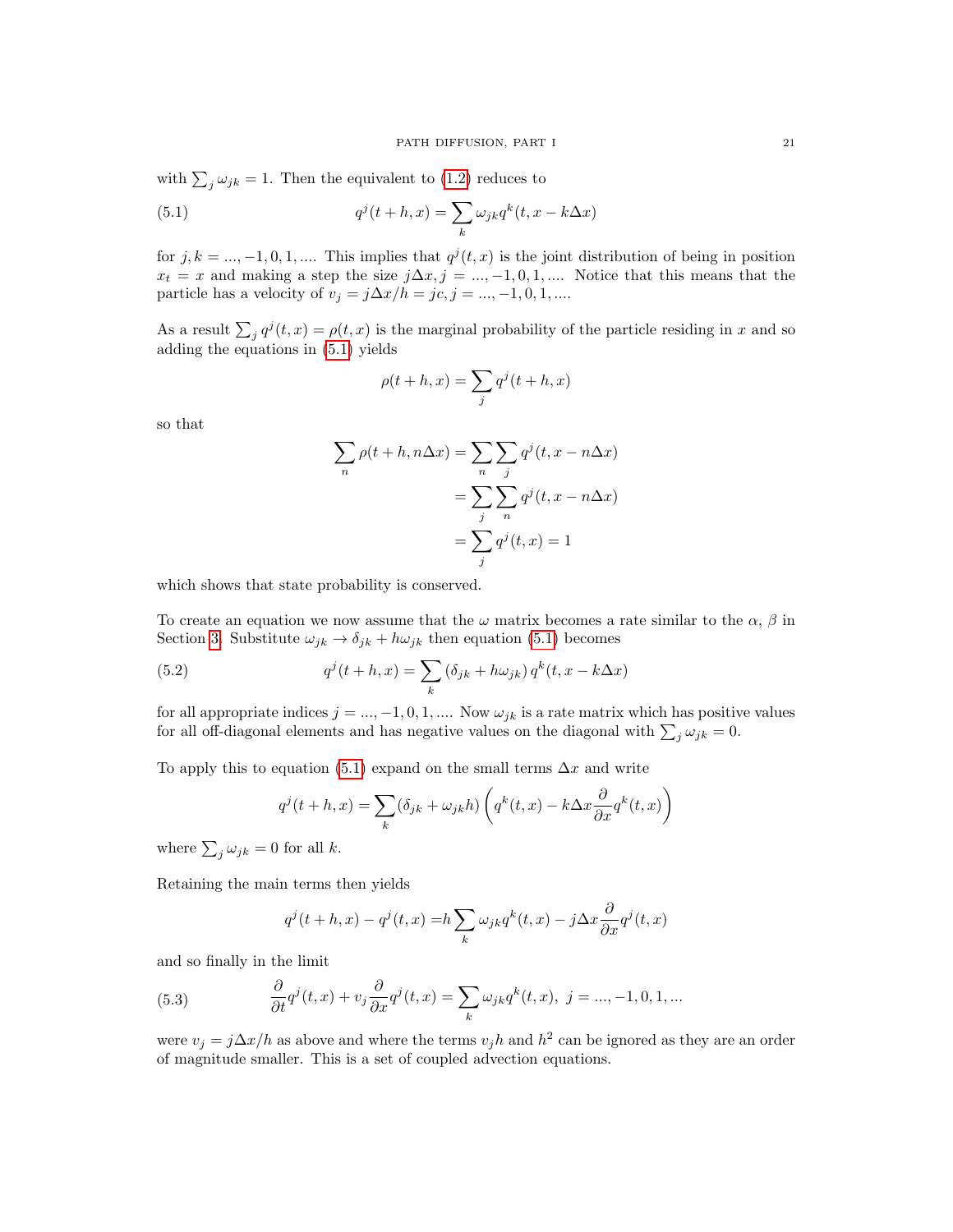**Speed, Forward.** The definition of average speed  $v(t, x)$  translates directly from equation [\(3.9\)](#page-14-0)

(5.4) 
$$
v(t,x) = \frac{\sum_{j} v_j q^j(t,x)}{\rho(t,x)} = c \frac{\sum_{j} j q^j(t,x)}{\rho(t,x)}
$$

which also implies that

$$
\sum_{j} v_j q^j(t, x) = v(t, x)\rho(t, x).
$$

Notice here we use the definition  $\Delta x/h = c$ .

Using this equation it is clear that

$$
\frac{\partial}{\partial t}\rho(t,x) + \frac{\partial}{\partial x}\sum_{j} v_j q_t^j(x) = 0
$$

so that

<span id="page-21-0"></span>(5.5) 
$$
\frac{\partial}{\partial t}\rho(t,x) + \frac{\partial}{\partial x}(v(t,x)\rho(t,x)) = 0.
$$

This equation is the continuity equation which is true for any distribution no matter what the choices are for velocities  $v_k$ , model size or otherwise. The remaining models depend on the choices of  $\omega$  and for some matrix configuration we can simulate the Newtonian system.

<span id="page-21-2"></span>Theorem 5.1. Let the probability matrix in  $(5.3)$  equal

$$
w = \begin{pmatrix} \ddots & \alpha & 0 & 0 \\ \beta & -\lambda & \alpha & 0 \\ 0 & \beta & -\lambda & \alpha \\ 0 & 0 & \beta & -\lambda \\ 0 & 0 & 0 & \beta \end{pmatrix}
$$

with  $\lambda = \alpha + \beta$  and let

<span id="page-21-1"></span>(5.6) 
$$
\alpha - \beta = \frac{1}{c} \frac{\partial V}{\partial x}
$$

then

$$
\frac{\partial^2}{\partial t^2} E\left[x(t)\right] = E\left[\frac{\partial V}{\partial x}\right]
$$

so that the average motion of the particle follows Newton's equation.

Proof. Consider that equation [\(5.3\)](#page-20-1) the per velocity distribution and multiply each row with  $v_k$ . Then sum over the equation to get

$$
\frac{\partial}{\partial t} \sum_{j} v_j q_t^j(x) + \frac{\partial}{\partial x} \sum_{j} v_j^2 q_t^j(x) = \sum_{jk} v_j \omega_{jk} q^k(t, x)
$$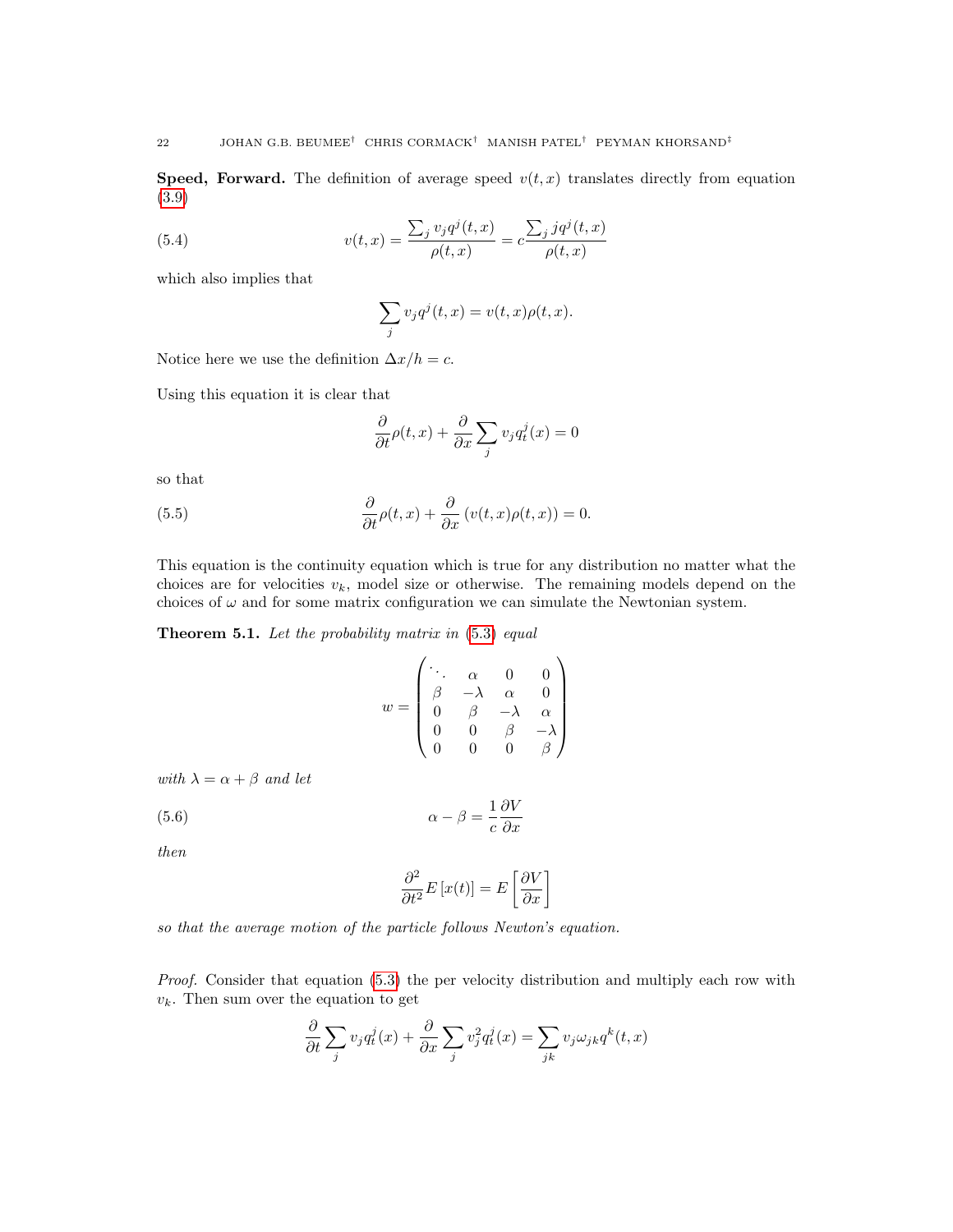with equation

$$
w = \begin{pmatrix} \ddots & \alpha & 0 & 0 \\ \beta & -(\alpha+\beta) & \alpha & 0 \\ 0 & \beta & -(\alpha+\beta) & \alpha \\ 0 & 0 & \beta & -(\alpha+\beta) \\ 0 & 0 & 0 & \beta \end{pmatrix}.
$$

Take  $v_k = k\Delta x/h = kc$  then for all k we have

$$
\sum_{j} v_{j} \omega_{jk} = \sum_{j} c j \omega_{jk} = c (\alpha (k - 1) - (\alpha + \beta)k + \beta (k + 1))
$$

$$
= -c(\alpha - \beta) = -\frac{\partial V}{\partial x}
$$

As a result the right hand side of equation [\(5.5\)](#page-21-0) changes

$$
\frac{\partial}{\partial t} \sum_{j} v_j q_t^j(x) + \frac{\partial}{\partial x} \sum_{j} v_j^2 q_t^j(x) = -c\epsilon \rho(t, x) = -\frac{\partial V}{\partial x} \rho(t, x)
$$

or using the continuity equation [\(5.5\)](#page-21-0) we find

$$
\frac{\partial}{\partial t}(v(t,x)\rho(t,x))+\frac{\partial}{\partial x}\sum_jv_j^2q_t^j(x)=-\frac{\partial V}{\partial x}\rho(t,x).
$$

Notice that the second term is a state derivative in x so the average over this - the integral over  $x$  vanishes. As a result now

$$
\frac{\partial^2}{\partial t^2} E[x(t)] = \frac{\partial}{\partial t} \int_{-\infty}^{\infty} x \frac{\partial \rho(t, x)}{\partial t} dx = \frac{\partial}{\partial t} \int_{-\infty}^{\infty} -x \frac{\partial v(t, x) \rho(t, x)}{\partial x} dx
$$

$$
= \frac{\partial}{\partial t} \int_{-\infty}^{\infty} v(t, x) \rho(t, x) dx = -c \int_{-\infty}^{\infty} \left( \sum_{jk} v_j \omega_{jk} q^k(t, x) \right) dx
$$

$$
= \int_{-\infty}^{\infty} \left( \sum_{k} \frac{\partial V}{\partial x} q^k(t, x) \right) dx = \int_{-\infty}^{\infty} \frac{\partial V}{\partial x} \rho(t, x) dx = E \left[ \frac{\partial V}{\partial x} \right].
$$

Notice that in this example there is no uniqueness for the choices of  $\alpha$  and  $\beta$ . The actual form of the transaction matrix is not clear and the actual form in which these parameters depend on the potential is surprising.

After this example let us take a look at the energy embedded in equation [\(5.3\)](#page-20-1) with rate choices  $(5.6).$  $(5.6).$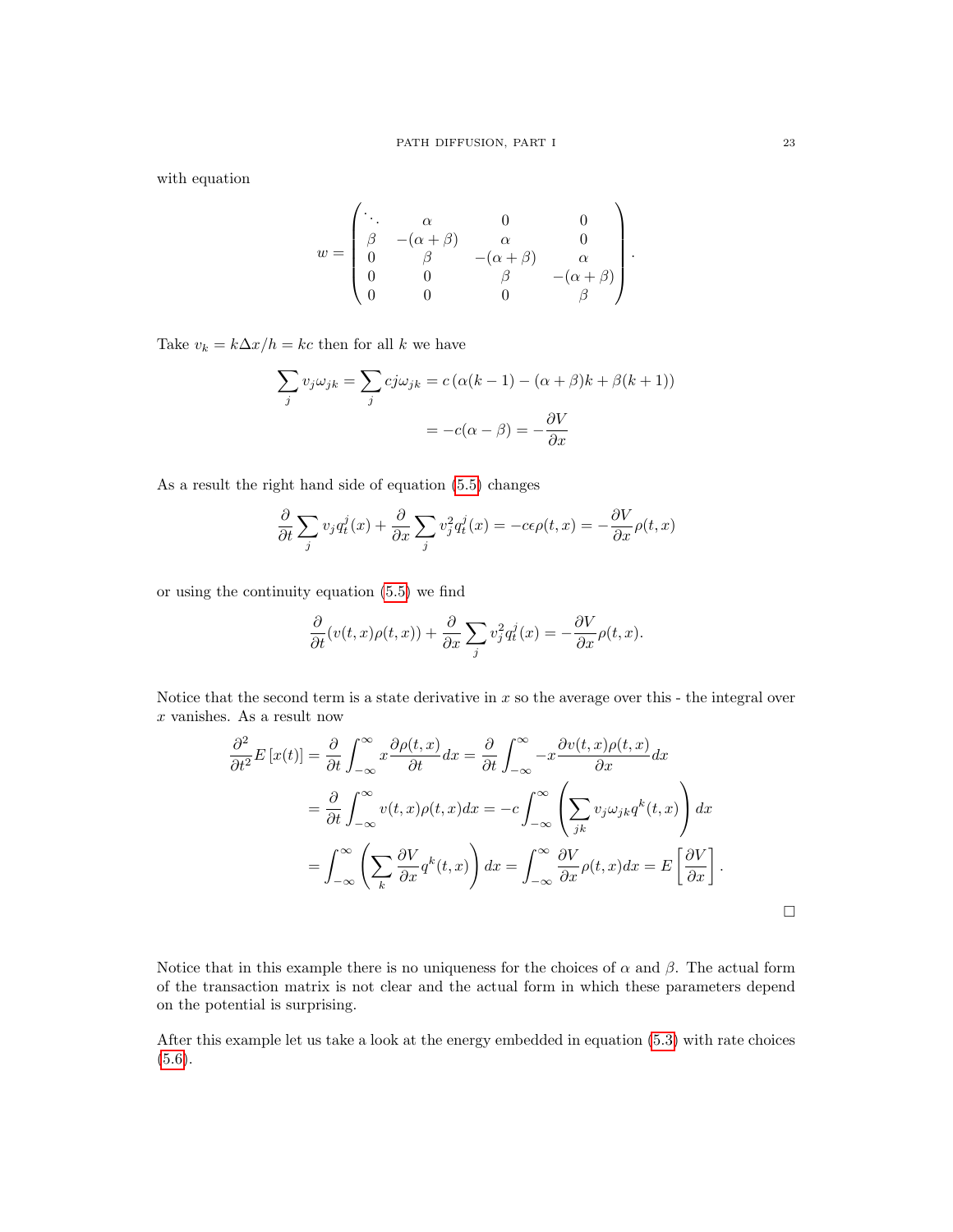Theorem 5.2. Using the probability matrix defined in Theorem [5.1](#page-21-2) and using the definition of potential in [\(5.3\)](#page-20-1) then

$$
\frac{1}{2}E\left[\sum_{j}v_j^2q^j(t,x)\right] = \frac{1}{2}\int\sum_{j}v_j^2q^j(t,x)dx
$$

is the average kinetic energy of the particle and

$$
\frac{\partial}{\partial t} \left[ \frac{1}{2} E \left[ \sum_j v_j^2 q^j(t, x) \right] dx + E[V] \right] = \frac{c^2}{2} (\alpha + \beta).
$$

*Proof.* Using again [\(5.3\)](#page-20-1) multiply each row with  $v_k^2 = k^2 c^2$  and sum over the equation to get

$$
\frac{\partial}{\partial t} \sum_{j} v_j^2 q_t^j(x) + \frac{\partial}{\partial x} \sum_{j} v_j^3 q_t^j(x) = \sum_{jk} v_j^2 \omega_{jk} q^k(t, x).
$$

Take  $v_k^2 = k^2 c^2$  then for all k we have

$$
\sum_{j} v_j^2 \omega_{jk} = \sum_{j} c^2 j^2 \omega_{jk} = c^2 \left( \alpha (k-1)^2 - (\alpha + \beta)k^2 + \beta (k+1)^2 \right)
$$

$$
= -2kc^2 (\alpha - \beta) + c^2 (\alpha + \beta)
$$

$$
= -2ck \frac{\partial V}{\partial x} + c^2 (\alpha + \beta)
$$

so then

$$
\frac{\partial}{\partial t} \sum_{j} v_{j}^{2} q_{t}^{j}(x) + \frac{\partial}{\partial x} \sum_{j} v_{j}^{3} q_{t}^{j}(x) = \sum_{k} \left( -2ck \frac{\partial V}{\partial x} + c^{2}(\alpha + \beta) \right) q^{k}(t, x)
$$

$$
= -2c \frac{\partial V}{\partial x} \sum_{k} k q^{k}(t, x) + c^{2}(\alpha + \beta) \rho(t, x)
$$

$$
= -2 \frac{\partial V}{\partial x} v(t, x) \rho(t, x) + c^{2}(\alpha + \beta) \rho(t, x).
$$

Now notice that

$$
\frac{\partial}{\partial t}E[V] = \frac{\partial}{\partial t} \int V\rho(t, x)dx = \int V \frac{\partial}{\partial t} \rho(t, x)dx
$$

$$
= -\int V \frac{\partial}{\partial x} (v(t, x)\rho(t, x)) dx = \int \frac{\partial V}{\partial x} v(t, x)\rho(t, x)dx.
$$

Taking expectation on both sides noticing that the partial  $x$  term vanishes so that

$$
\frac{1}{2} \int \frac{\partial}{\partial t} \sum_{j} v_j^2 q_t^j(x) dx + \int \frac{\partial V}{\partial x} v(t, x) \rho(t, x) dx = \frac{c^2}{2} (\alpha + \beta) \int \rho(t, x) dx
$$

$$
\frac{\partial}{\partial t} \left[ \frac{1}{2} E \left[ \sum_{j} v_j^2 q_t^j(x) \right] dx + E[V] \right] = \frac{c^2}{2} (\alpha + \beta).
$$

or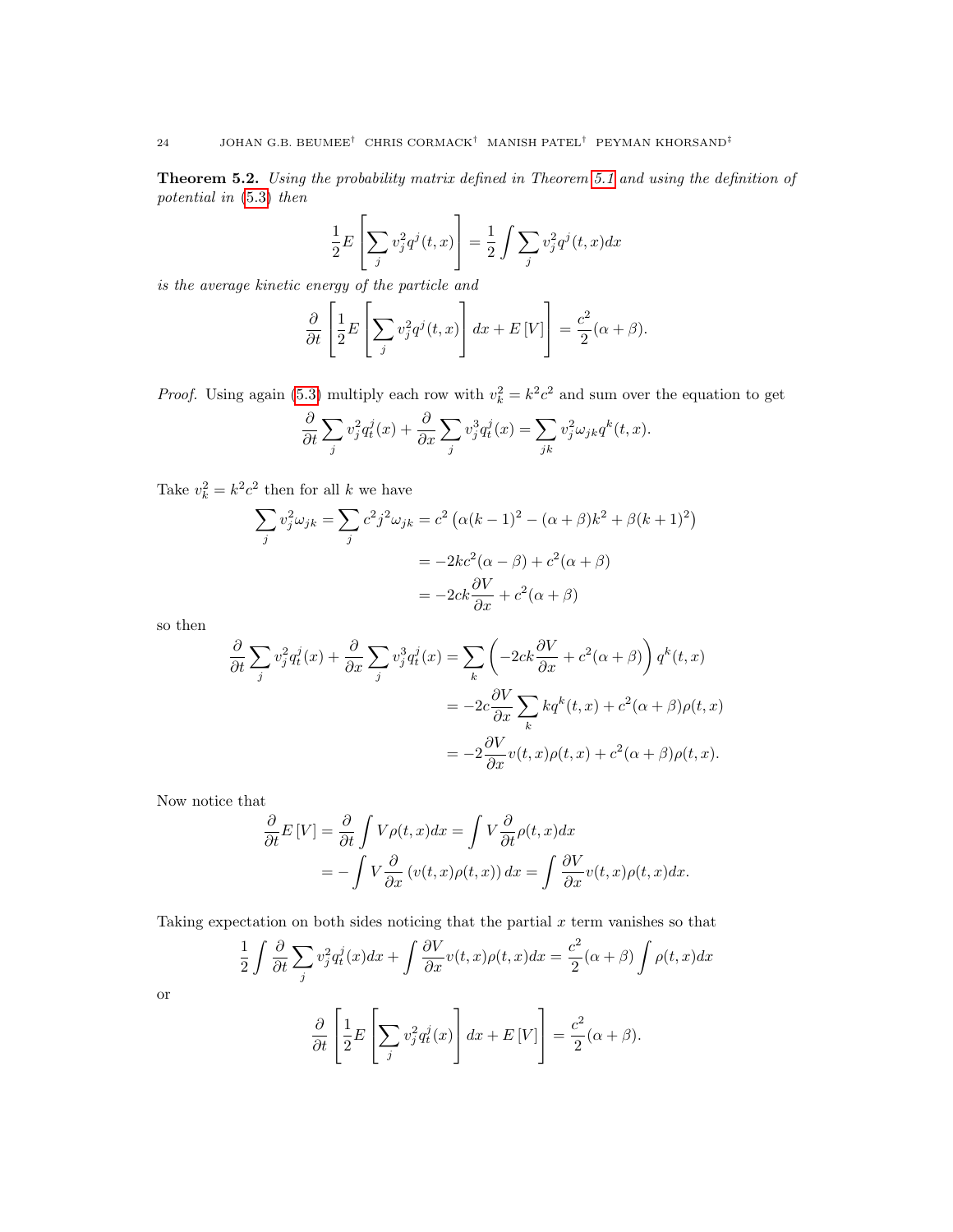$\Box$ 

So the energy defined in the system evaporates at a rate  $(\alpha + \beta)c^2/2$  depending on the choices of the system as long the difference between  $\alpha$  and  $\beta$  is proportional to the differential of the potential. A logical choice for rate parameters becomes

$$
\alpha = \theta + \frac{1}{2c} \frac{\partial V}{\partial x}
$$

$$
\beta = \theta - \frac{1}{2c} \frac{\partial V}{\partial x}
$$

where for the moment it is assumed that

$$
\left|\frac{1}{2c}\frac{\partial V}{\partial x}\right| < < \theta.
$$

In this case  $(\alpha + \beta)c^2/2 = \theta c^2$ .

Substituting this choice into [\(5.3\)](#page-20-1) for the  $\omega$  matrix becomes

$$
w = \theta \begin{pmatrix} -2 & 1 & & & \\ 1 & -2 & & & \\ & & \ddots & & \\ & & & -2 & 1 \\ & & & & 1 & -2 \end{pmatrix} + \frac{1}{2c} \begin{pmatrix} 0 & \frac{\partial V}{\partial x} & & & \\ -\frac{\partial V}{\partial x} & 0 & \frac{\partial V}{\partial x} & \\ & & \ddots & & \\ & & & -\frac{\partial V}{\partial x} & 0 & \frac{\partial V}{\partial x} \\ & & & & -\frac{\partial V}{\partial x} & 0 \end{pmatrix}
$$

$$
= \theta \widetilde{D} + \frac{1}{2c} \widetilde{\Gamma}
$$

with obvious definitions for the NxN sized symmetric matrix  $\widetilde{D}$  and the equal-sized antisymmetric matrix  $\tilde{\Gamma}$ .

As a result

$$
\frac{\partial}{\partial t}q^{j}(t,x)+v_{j}\frac{\partial}{\partial x}q^{j}(t,x)=\sum_{k}\left(\theta\widetilde{D}_{jk}+\frac{1}{2c}\widetilde{\Gamma}_{jk}\right)q^{k}(t,x),\ j=-N,...,-1,0,1,...,N
$$

for the symmetric and antisymmetric matrices above. Notice that for this case the size of the equations has been constrained to  $2N + 1$ .

More concise form, speed. It is possible to reduce the size of the original equation by a certain amount though this may be detrimental to the simplicity of the transition matrix.

Theorem 5.3. Let

<span id="page-24-0"></span>(5.7) 
$$
\psi^j(t,x) = \mathcal{H}_j(t)q^j(t,x) = e^{v_j t \frac{\partial}{\partial x}} q^j(t,x)
$$

with  $\mathcal{H}_j(t)$  is the translation operator

<span id="page-24-1"></span>(5.8) 
$$
\mathcal{H}_j(t) = e^{v_j t} \frac{\partial}{\partial x} \quad j = ..., -1, 0, 1, ...
$$

for all velocities  $v_j, j = ..., -1, 0, 1, ...$  Then

$$
\frac{\partial}{\partial t}\psi^{j}(t,x) = \sum_{k} (\mathcal{H}_{j}(t)\omega_{jk}\mathcal{H}_{k}^{-1}(t))\psi^{k}(t,x)
$$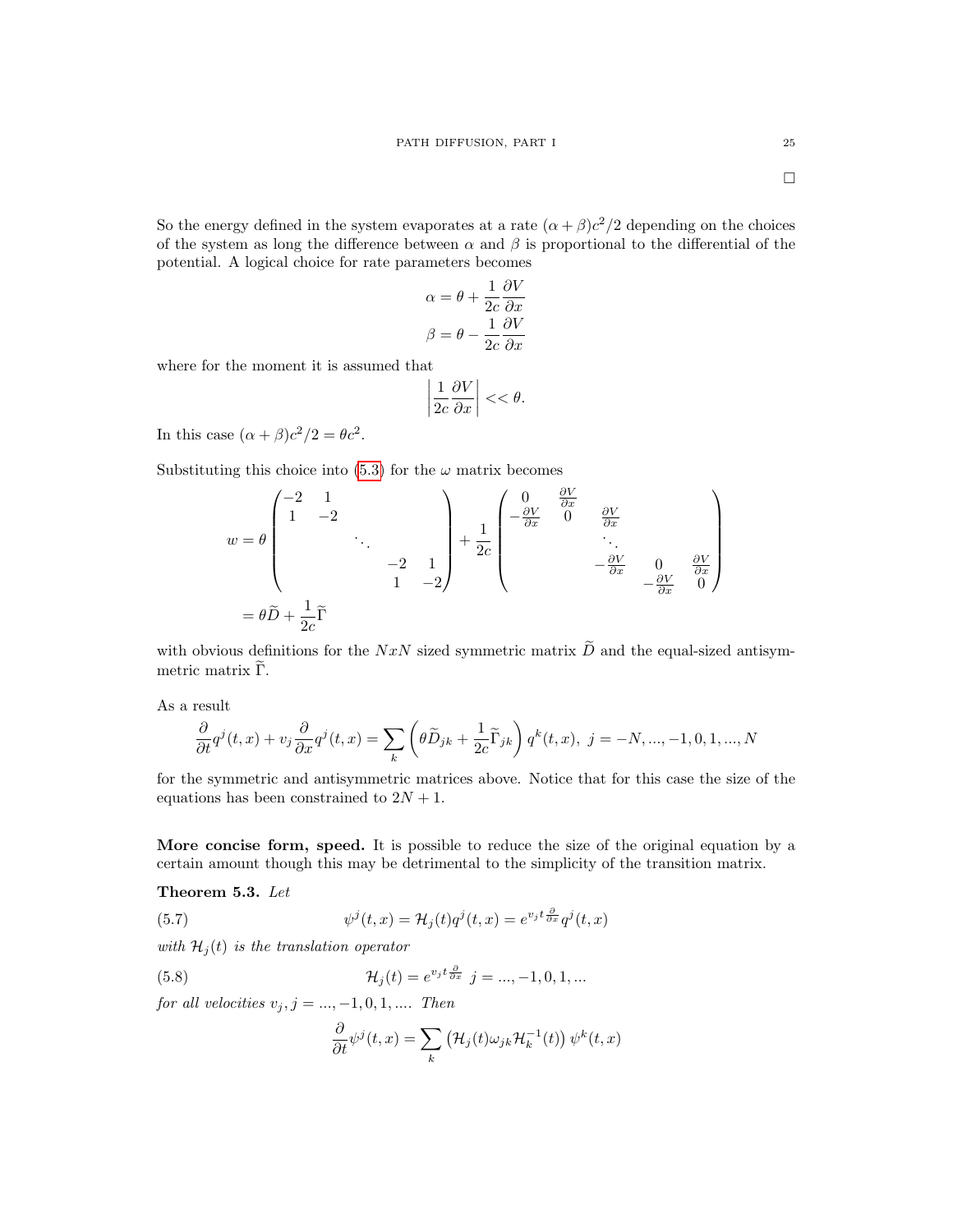where

$$
\mathcal{H}_j(t)\omega_{jk}\mathcal{H}_k^{-1}(t) = e^{v_j t \frac{\partial}{\partial x}} \omega_{jk} e^{-v_k t \frac{\partial}{\partial x}}
$$

for all combinations of  $j, k = ..., -1, 0, 1, ...$ .

*Proof.* Using equation  $(5.7)$  with operator  $(5.8)$  the first part of  $(5.3)$  can be written as

$$
\frac{\partial}{\partial t}q^{j}(t,x)+v_{j}\frac{\partial}{\partial x}q^{j}(t,x)=\mathcal{H}_{j}^{-1}(t)\frac{\partial}{\partial t}\mathcal{H}_{j}(t)q^{j}(t,x),\ j=...,-1,0,1,...
$$

where  $\mathcal{H}_j(t)$  is the translation operator

$$
\mathcal{H}_j(t) = e^{v_j t \frac{\partial}{\partial x}} \quad j = \dots, -1, 0, 1, \dots
$$

for all velocities  $v_j, j = ..., -1, 0, 1, ...$ 

This operator translates the argument in a function since for any test function  $f = f(t, x)$ 

$$
\mathcal{H}_j(t)f(t,x) = f(t + v_jt, t). \; j = ..., -1, 0, 1, ...
$$

Also

$$
\mathcal{H}_j(t)\mathcal{H}_k(t) = \mathcal{H}_k(t)\mathcal{H}_j(t), \ j = ..., -1, 0, 1, ...
$$
  

$$
\mathcal{H}_j^{-1}(t) = e^{-v_j t \frac{\partial}{\partial x}}. \ j = ..., -1, 0, 1, ...
$$
  

$$
\frac{\partial}{\partial t}\mathcal{H}_j(t) = v_j \frac{\partial}{\partial x}\mathcal{H}_j(t) = v_j \mathcal{H}_j(t) \frac{\partial}{\partial x}. \ j = ..., -1, 0, 1, ...
$$

Applying this to equation [\(5.3\)](#page-20-1) yields

$$
\frac{\partial}{\partial t} \mathcal{H}_j(t) q^j(t, x) = \sum_k \mathcal{H}_j(t) \omega_{jk} \mathcal{H}_k^{-1}(t) \mathcal{H}_k(t) q^k(t, x)
$$

which is equivalent to

$$
\frac{\partial}{\partial t}\psi^{j}(t,x) = \sum_{k} \mathcal{H}_{j}(t)\omega_{jk}\mathcal{H}_{k}^{-1}(t)\psi^{k}(t,x)
$$

with

$$
\psi^j(t,x) = \mathcal{H}_j(t)q^j(t,x) = e^{v_j t \frac{\partial}{\partial x}} q^j(t,x).
$$

 $\Box$ 

The other element is the energy flow through this example.

Theorem 5.4. In this case

$$
a_t(x) = \lim_{h \downarrow 0} \frac{v(t, x) - v^-(t, x)}{h} = -c\epsilon(t, x)
$$

where  $v(t, x)$  and  $v^-(t, x)$  are the forward and backward energies in the system.

*Proof.* To find the equivalent of  $(3.11)$  consider  $(5.1)$  in the small h limit. Invert  $(5.2)$  to get  $q^k(t-h,x-v_kh) = \sum$ .j (5.9)  $q^k(t-h, x-v_kh) = \sum (\delta_{jk} + h\omega_{jk})^{-1} q^j(t, x)$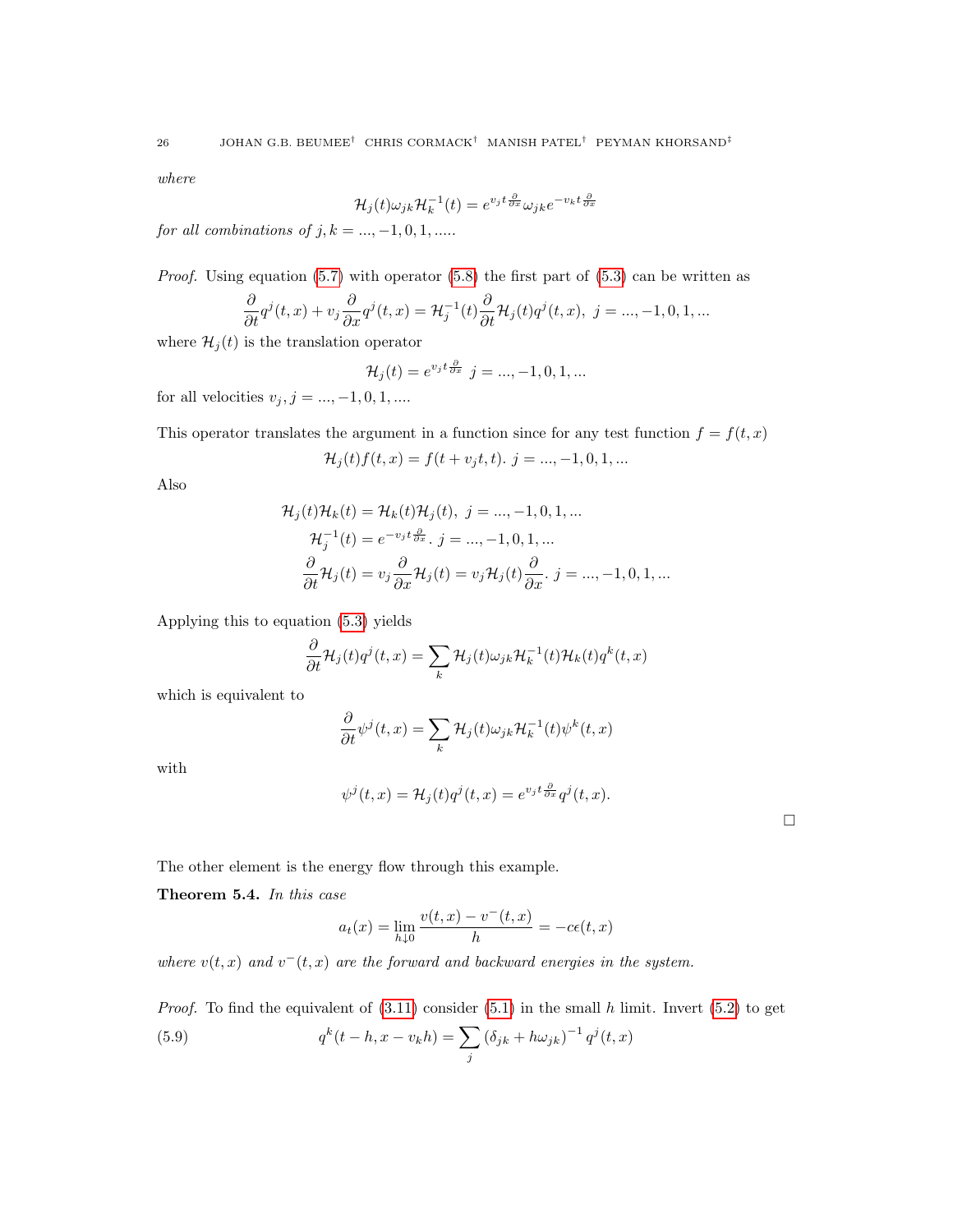for again  $k = ..., -1, 0, 1, ...$  Writing

$$
\delta_{jk} + h\omega_{jk} = (I + h\omega)_{jk}
$$

the inverse can be written as

$$
(I + h\omega)^{-1}(I + h\omega) = I
$$

and so for small h

$$
(I + h\omega)^{-1} \approx I - h\omega.
$$

Now

$$
v^{-}(t,x) = \sum_{j} v_{j} P[x(t-h) = x - j\Delta x | x_{t} = x]
$$

or

$$
v^-(t,x) = \sum_j v_j \frac{q^+(t-h, x - j\Delta x)}{\rho(t,x)}
$$
  
\n
$$
= \sum_j v_j \sum_k \frac{(\delta_{jk} + h\omega_{jk})^{-1} q^k(t,x)}{\rho(t,x)}
$$
  
\n
$$
\approx \sum_j v_j \sum_k \frac{(\delta_{jk} - h\omega_{jk}) q^k(t,x)}{\rho(t,x)}
$$
  
\n
$$
\approx \sum_j v_j \frac{(q^j(t,x) - h\sum_k \omega_{jk}) q^k(t,x)}{\rho(t,x)}
$$
  
\n
$$
\approx \sum_j v_j \frac{q^j(t,x)}{\rho(t,x)} - h \frac{\sum_{jk} v_j \omega_{jk} q^k(t,x)}{\rho(t,x)}
$$
  
\n
$$
= v(t,x) + hce
$$

so acceleration through node state  $x$  can be defined as

$$
a(t,x) = \frac{v(t,x) - v^-(t,x)}{h} = -c\epsilon.
$$

So what is interesting is that in more dimensions the inverse velocity is a simplification of the expression derived in Theorem [3.2.](#page-14-1)

### 6. Conclusion

Section 1 showed the distribution for the position (state) distribution of the single step binomial process assuming that the velocity on the node grid rather than the state process is Markovian. The result is a set of joint velocity distributions related to a rate matrix.

The final distribution may show the original velocity information and for sufficient small rates and relatively small initial densities transport the original conditions into the final distribution. As the numerical example shows if the initial distribution widen and the rates increase the